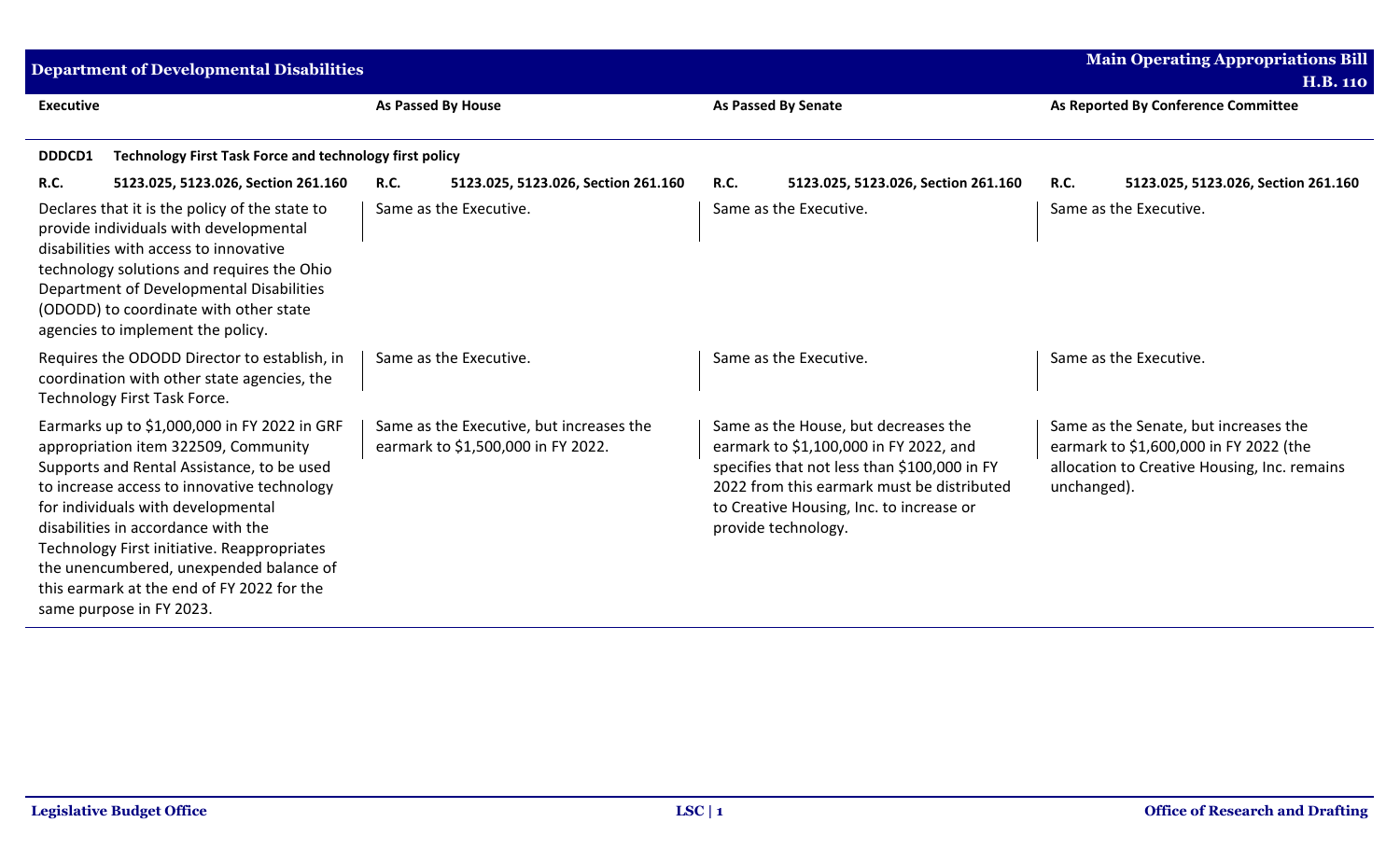| <b>Department of Developmental Disabilities</b>                                                                                                                                                                                                                        | <b>Main Operating Appropriations Bill</b>    |                                              |                                              |  |  |  |
|------------------------------------------------------------------------------------------------------------------------------------------------------------------------------------------------------------------------------------------------------------------------|----------------------------------------------|----------------------------------------------|----------------------------------------------|--|--|--|
|                                                                                                                                                                                                                                                                        |                                              |                                              | <b>H.B. 110</b>                              |  |  |  |
| <b>Executive</b>                                                                                                                                                                                                                                                       | As Passed By House                           | As Passed By Senate                          | As Reported By Conference Committee          |  |  |  |
|                                                                                                                                                                                                                                                                        |                                              |                                              |                                              |  |  |  |
| <b>DDDCD2</b><br>Developmental centers services and cost recovery                                                                                                                                                                                                      |                                              |                                              |                                              |  |  |  |
| <b>R.C.</b><br>5123.034                                                                                                                                                                                                                                                | <b>R.C.</b><br>5123.034                      | <b>R.C.</b><br>5123.034                      | R.C.<br>5123.034                             |  |  |  |
| Permits an ODODD developmental center to<br>provide services to (1) individuals with<br>developmental disabilities who reside in the<br>community in which the developmental<br>center (DC) is located and (2) providers who<br>provide services to these individuals. | Same as the Executive.                       | Same as the Executive.                       | Same as the Executive.                       |  |  |  |
| Permits ODODD to develop a method for<br>recovering costs associated for providing<br>these services.                                                                                                                                                                  | Same as the Executive.                       | Same as the Executive.                       | Same as the Executive.                       |  |  |  |
| Fiscal effect: ODODD is allowed to develop<br>a cost recovery method for any services a<br>DC chooses to provide.                                                                                                                                                      | <b>Fiscal effect: Same as the Executive.</b> | <b>Fiscal effect: Same as the Executive.</b> | <b>Fiscal effect: Same as the Executive.</b> |  |  |  |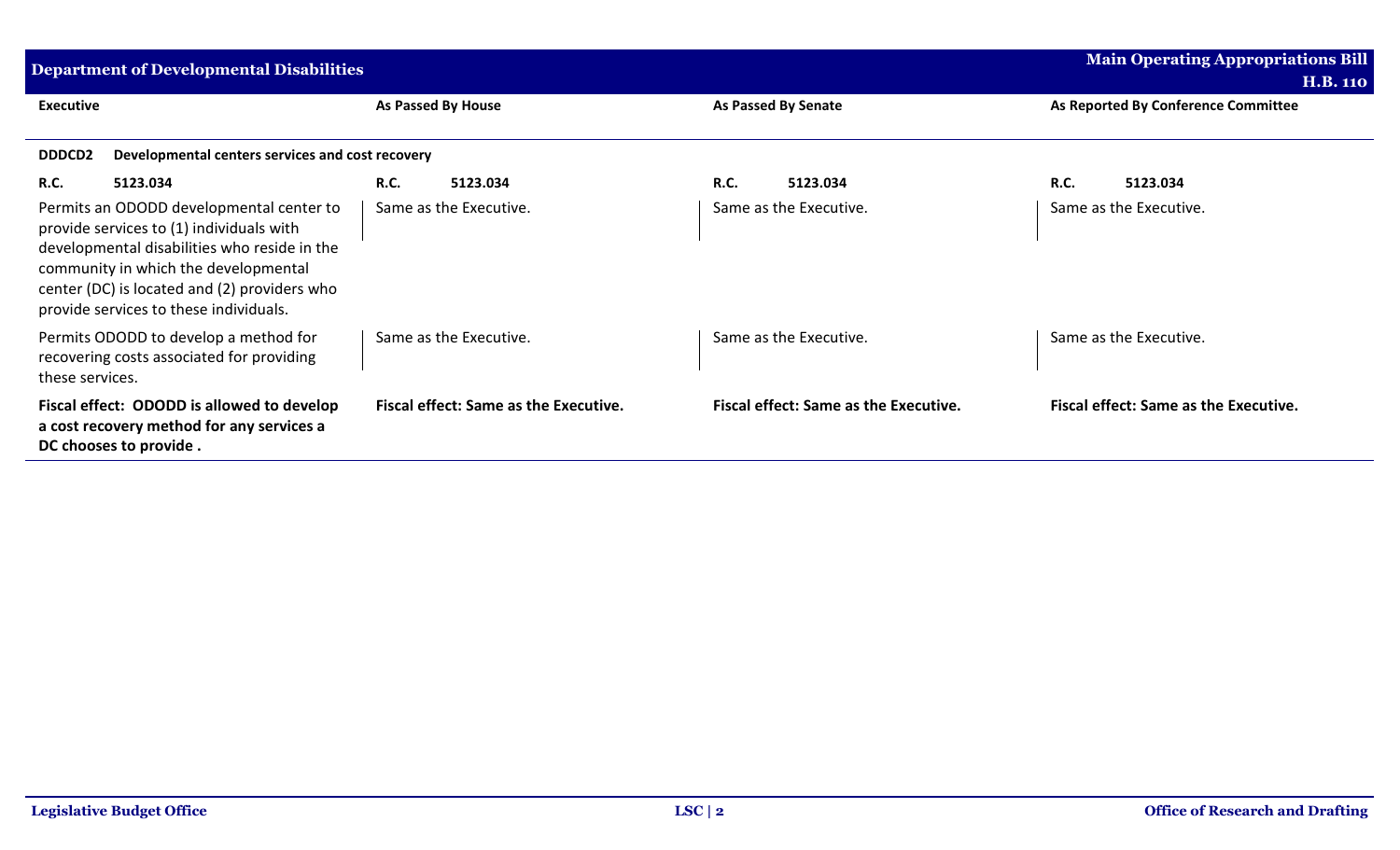| <b>Department of Developmental Disabilities</b>  | <b>Main Operating Appropriations Bill</b><br><b>H.B. 110</b>                                                                                                                                                                                                                                                                                                                                                                                                                                                                                                                                                                                                                                                                                                                                                        |                                                                                                                                                                                                                                                                                                                                                                                                                                                                                                                                                                                                                                                                                                   |                                     |
|--------------------------------------------------|---------------------------------------------------------------------------------------------------------------------------------------------------------------------------------------------------------------------------------------------------------------------------------------------------------------------------------------------------------------------------------------------------------------------------------------------------------------------------------------------------------------------------------------------------------------------------------------------------------------------------------------------------------------------------------------------------------------------------------------------------------------------------------------------------------------------|---------------------------------------------------------------------------------------------------------------------------------------------------------------------------------------------------------------------------------------------------------------------------------------------------------------------------------------------------------------------------------------------------------------------------------------------------------------------------------------------------------------------------------------------------------------------------------------------------------------------------------------------------------------------------------------------------|-------------------------------------|
| <b>Executive</b>                                 | <b>As Passed By House</b>                                                                                                                                                                                                                                                                                                                                                                                                                                                                                                                                                                                                                                                                                                                                                                                           | <b>As Passed By Senate</b>                                                                                                                                                                                                                                                                                                                                                                                                                                                                                                                                                                                                                                                                        | As Reported By Conference Committee |
| DDDCD24 Transfer of residential facility license |                                                                                                                                                                                                                                                                                                                                                                                                                                                                                                                                                                                                                                                                                                                                                                                                                     |                                                                                                                                                                                                                                                                                                                                                                                                                                                                                                                                                                                                                                                                                                   |                                     |
|                                                  | <b>R.C.</b><br>5123.19                                                                                                                                                                                                                                                                                                                                                                                                                                                                                                                                                                                                                                                                                                                                                                                              | R.C.<br>5123.19                                                                                                                                                                                                                                                                                                                                                                                                                                                                                                                                                                                                                                                                                   | <b>R.C.</b><br>5123.19              |
| No provision.                                    | Makes the following provisions for<br>residential facilities that were leased by the<br>residential facility operator between July 1,<br>1995, and July 1, 1996, and have been<br>operating without a lease agreement for at<br>least four years: (1) provides that a license<br>that specifies the location of a residential<br>facility is not transferrable to a different<br>location if the licensee is not the owner of<br>the building where the residential facility is<br>located; and (2) specifies that if the licensee<br>no longer operates the residential facility at<br>the location specified in the license, the<br>building owner is permitted to request<br>ODODD to transfer the license to a different<br>licensee or contractor that is willing to<br>operate the facility at that location. | Replaces the House provision with a<br>provision that provides that the ODODD<br>Director must grant a new license for a<br>residential facility if: (1) the facility is<br>certified as an ICF/IID; (2) the building was<br>operated as a residential facility for at least<br>20 years before the date of application for<br>the new license; (3) the former operator<br>relocated the facility beds to another<br>licensed residential facility; (4) the facility is<br>located in Preble, Claremont, or Warren<br>County; (5) the facility will contain eight<br>beds; and (6) the licensee will make a good<br>faith effort to serve multi-system youth or<br>adults with severe challenges. | Same as the Senate.                 |
| No provision.                                    | Clarifies that these provisions do not require<br>the ODODD Director to issue additional<br>residential facility licenses.                                                                                                                                                                                                                                                                                                                                                                                                                                                                                                                                                                                                                                                                                          | Replaces the House provision with a<br>provision that limits the ODODD Director to<br>issuing no more than 5 such licenses.                                                                                                                                                                                                                                                                                                                                                                                                                                                                                                                                                                       | Same as the Senate.                 |
|                                                  | <b>Fiscal effect: Minimal.</b>                                                                                                                                                                                                                                                                                                                                                                                                                                                                                                                                                                                                                                                                                                                                                                                      | Fiscal effect: There could be costs<br>associated with granting new licenses for<br>these facilities; there could also be a gain in<br>fee revenues, if any are collected.                                                                                                                                                                                                                                                                                                                                                                                                                                                                                                                        | Fiscal effect: Same as the Senate.  |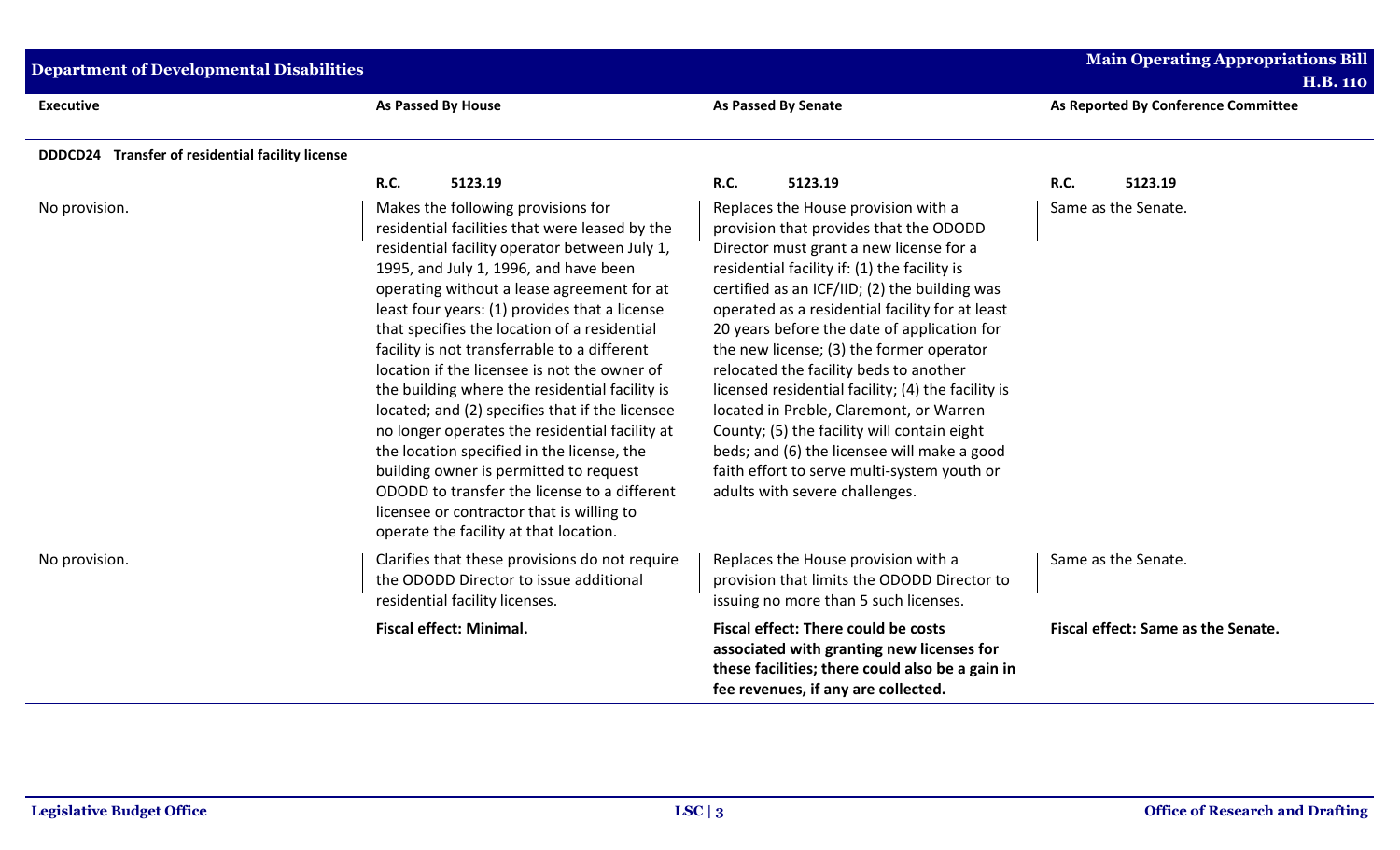| Department of Developmental Disabilities                                                                                    |                                       |                                                                                                                                                                                                                                                | <b>Main Operating Appropriations Bill</b> |
|-----------------------------------------------------------------------------------------------------------------------------|---------------------------------------|------------------------------------------------------------------------------------------------------------------------------------------------------------------------------------------------------------------------------------------------|-------------------------------------------|
|                                                                                                                             |                                       |                                                                                                                                                                                                                                                | <b>H.B. 110</b>                           |
| <b>Executive</b>                                                                                                            | As Passed By House                    | <b>As Passed By Senate</b>                                                                                                                                                                                                                     | As Reported By Conference Committee       |
| <b>Ohio Developmental Disabilities Council</b><br><b>DDDCD3</b>                                                             |                                       |                                                                                                                                                                                                                                                |                                           |
| R.C.<br>5123.35                                                                                                             | R.C.<br>5123.35                       | <b>R.C.</b><br>5123.35                                                                                                                                                                                                                         | <b>R.C.</b><br>5123.35                    |
| Updates citations to federal law regarding<br>the creation and operation of the Ohio<br>Developmental Disabilities Council. | Same as the Executive.                | Same as the Executive.                                                                                                                                                                                                                         | Same as the Executive.                    |
| <b>Fiscal effect: None.</b>                                                                                                 | Fiscal effect: Same as the Executive. | Fiscal effect: Same as the Executive.                                                                                                                                                                                                          | Fiscal effect: Same as the Executive.     |
| DDDCD27 Protection and advocacy transparency                                                                                |                                       |                                                                                                                                                                                                                                                |                                           |
|                                                                                                                             |                                       | R.C.<br>5123.603, 261.190                                                                                                                                                                                                                      | R.C.<br>5123.603, 261.190                 |
| No provision.                                                                                                               | No provision.                         | Requires the Senate President and Speaker<br>of the House of Representatives to establish<br>every two years a joint committee to<br>examine the activities of the state's<br>advocacy and protection system and client<br>assistance program. | Same as the Senate.                       |
| No provision.                                                                                                               | No provision.                         | Permits the current entity serving as the<br>state's protection and advocacy system and<br>client assistance program to appear before,<br>and offer testimony to, the joint committee.                                                         | Same as the Senate.                       |
| No provision.                                                                                                               | No provision.                         | Requires the joint committee to submit to<br>the Senate President, Speaker, Governor,<br>and JMOC a report containing its<br>recommendations, if any, every two years.                                                                         | Same as the Senate.                       |
| No provision.                                                                                                               | No provision.                         | Designates the amendment as the<br>"Protection and Advocacy Transparency<br>Amendment."                                                                                                                                                        | Same as the Senate.                       |
|                                                                                                                             |                                       | <b>Fiscal effect: Minimal administrative costs</b><br>associated with the committee.                                                                                                                                                           | Fiscal effect: Same as the Senate.        |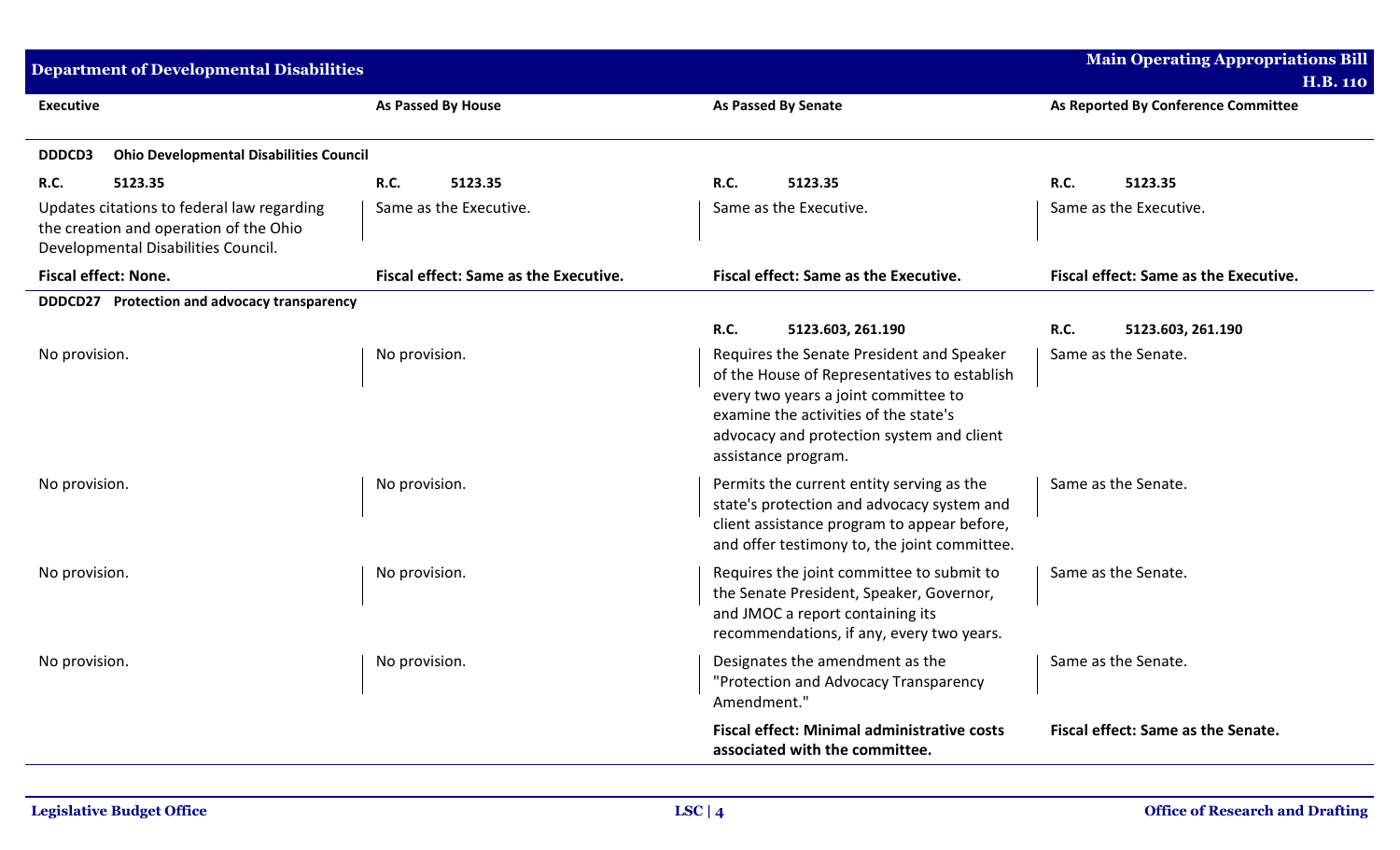| <b>Department of Developmental Disabilities</b>                                                                                                                                                                                                                                                                                                                                                                                                                                                                                 |                                                                               |                                                                                                                                                                                                      | <b>Main Operating Appropriations Bill</b><br><b>H.B. 110</b> |
|---------------------------------------------------------------------------------------------------------------------------------------------------------------------------------------------------------------------------------------------------------------------------------------------------------------------------------------------------------------------------------------------------------------------------------------------------------------------------------------------------------------------------------|-------------------------------------------------------------------------------|------------------------------------------------------------------------------------------------------------------------------------------------------------------------------------------------------|--------------------------------------------------------------|
| <b>Executive</b>                                                                                                                                                                                                                                                                                                                                                                                                                                                                                                                | <b>As Passed By House</b>                                                     | <b>As Passed By Senate</b>                                                                                                                                                                           | As Reported By Conference Committee                          |
| DDDCD5                                                                                                                                                                                                                                                                                                                                                                                                                                                                                                                          | Release of records and reports by county boards of developmental disabilities |                                                                                                                                                                                                      |                                                              |
| <b>R.C.</b><br>5123.89, 5126.044                                                                                                                                                                                                                                                                                                                                                                                                                                                                                                | <b>R.C.</b><br>5123.89, 5126.044                                              | R.C.<br>5123.89, 5126.044                                                                                                                                                                            | R.C.<br>5123.89, 5126.044                                    |
| Adds an exception to the general<br>requirement that a certificate, application,<br>record, or report that directly or indirectly<br>identifies a resident or former resident of an<br>institution for persons with intellectual<br>disabilities be kept confidential for when<br>disclosure is needed for a guardianship<br>proceeding.                                                                                                                                                                                        | Same as the Executive.                                                        | Same as the Executive.                                                                                                                                                                               | Same as the Executive.                                       |
| Adds two new exceptions to the general<br>prohibition against the release of a record or<br>report maintained by a county<br>developmental disabilities (DD) board or an<br>entity under contract with a county DD<br>board if the release is requested by: (1) a<br>probate court pursuant to a guardianship<br>proceeding; (2) ODODD for the purposes of<br>a proceeding for admission to an institution<br>for persons with intellectual disabilities or to<br>comply with a court order regarding a<br>person's competence. | Same as the Executive.                                                        | Same as the Executive, but makes the bill's<br>authorization to release records and reports<br>to the parties of a guardianship proceeding<br>in a probate court permissive instead of<br>mandatory. | Same as the Senate.                                          |
| <b>Fiscal effect: None.</b>                                                                                                                                                                                                                                                                                                                                                                                                                                                                                                     | <b>Fiscal effect: Same as the Executive.</b>                                  | <b>Fiscal effect: Same as the Executive.</b>                                                                                                                                                         | <b>Fiscal effect: Same as the Executive.</b>                 |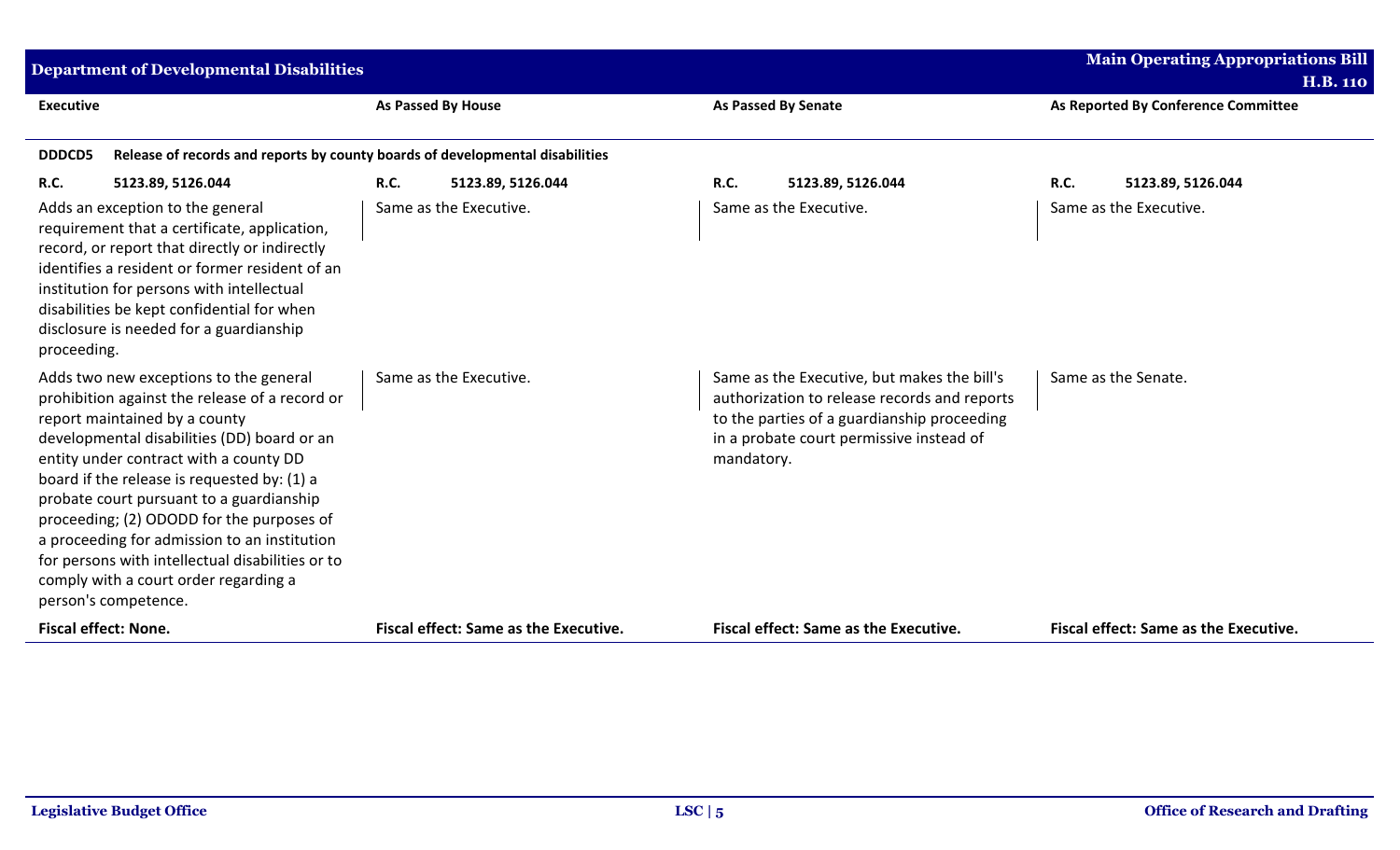|                  | <b>Department of Developmental Disabilities</b>                                                                                                                                                                                                                                   |                    |                                                                                                                                                                                                                                                                                   |             |                                                                                                                                                                                                                                                                                                                                                                                                                                                                                                                                                                                                                                                                                                                                                                                                             |             | <b>Main Operating Appropriations Bill</b><br><b>H.B. 110</b>                                                                                                                                                                                                                      |  |
|------------------|-----------------------------------------------------------------------------------------------------------------------------------------------------------------------------------------------------------------------------------------------------------------------------------|--------------------|-----------------------------------------------------------------------------------------------------------------------------------------------------------------------------------------------------------------------------------------------------------------------------------|-------------|-------------------------------------------------------------------------------------------------------------------------------------------------------------------------------------------------------------------------------------------------------------------------------------------------------------------------------------------------------------------------------------------------------------------------------------------------------------------------------------------------------------------------------------------------------------------------------------------------------------------------------------------------------------------------------------------------------------------------------------------------------------------------------------------------------------|-------------|-----------------------------------------------------------------------------------------------------------------------------------------------------------------------------------------------------------------------------------------------------------------------------------|--|
| <b>Executive</b> |                                                                                                                                                                                                                                                                                   | As Passed By House |                                                                                                                                                                                                                                                                                   |             | <b>As Passed By Senate</b>                                                                                                                                                                                                                                                                                                                                                                                                                                                                                                                                                                                                                                                                                                                                                                                  |             | As Reported By Conference Committee                                                                                                                                                                                                                                               |  |
| DDDCD21<br>R.C.  | <b>Medicaid rates for ICF/IID services</b><br>5124.01, 5124.101, 5124.15,                                                                                                                                                                                                         | R.C.               | 5124.01, 5124.101, 5124.15,                                                                                                                                                                                                                                                       | <b>R.C.</b> | 5124.01, 5124.101, 5124.15,                                                                                                                                                                                                                                                                                                                                                                                                                                                                                                                                                                                                                                                                                                                                                                                 | <b>R.C.</b> | 5124.01, 5124.101, 5124.15,                                                                                                                                                                                                                                                       |  |
|                  | 5124.151, 5124.152, 5124.17,<br>5124.19, 5124.191, 5124.21,<br>5124.23, 5124.29, 5124.30, 5124.38-<br>5124.41, 5124.45, 5124.46, 5168.60,<br>5168.61, Repealed: 5124.171,<br>5124.195, 5124.196, 5124.197,<br>5124.198, 5124.199, 5124.211,<br>5124.231, 5124.28; Section 261.150 |                    | 5124.151, 5124.152, 5124.17,<br>5124.19, 5124.191, 5124.21,<br>5124.23, 5124.29, 5124.30, 5124.38-<br>5124.41, 5124.45, 5124.46, 5168.60,<br>5168.61, Repealed: 5124.171,<br>5124.195, 5124.196, 5124.197,<br>5124.198, 5124.199, 5124.211,<br>5124.231, 5124.28; Section 261.150 |             | 5124.151, 5124.152, 5124.17,<br>5124.19, 5124.191, 5124.21,<br>5124.23, 5124.29, 5124.30, 5124.38-<br>5124.41, 5124.45, 5124.46, 5168.60,<br>5168.61, Repealed: 5124.171,<br>5124.195, 5124.196, 5124.197,<br>5124.198, 5124.199, 5124.211,<br>5124.231, 5124.28; Section 261.150                                                                                                                                                                                                                                                                                                                                                                                                                                                                                                                           |             | 5124.151, 5124.152, 5124.17,<br>5124.19, 5124.191, 5124.21,<br>5124.23, 5124.29, 5124.30, 5124.38-<br>5124.41, 5124.45, 5124.46, 5168.60,<br>5168.61, Repealed: 5124.171,<br>5124.195, 5124.196, 5124.197,<br>5124.198, 5124.199, 5124.211,<br>5124.231, 5124.28; Section 261.150 |  |
|                  | Eliminates an obsolete formula used to<br>determine Medicaid rates for intermediate<br>care facilities for individuals with intellectual<br>disabilities (ICF/IID) services.                                                                                                      |                    | Same as the Executive.                                                                                                                                                                                                                                                            |             | Same as the Executive.                                                                                                                                                                                                                                                                                                                                                                                                                                                                                                                                                                                                                                                                                                                                                                                      |             | Same as the Executive.                                                                                                                                                                                                                                                            |  |
|                  | Provides that the mean FY 2022 and FY 2023<br>Medicaid rates for ICFs/IID in peer group 1,<br>peer group 2, peer group 3, peer group 4,<br>and peer group 5 cannot exceed \$350.87.                                                                                               |                    | Same as the Executive.                                                                                                                                                                                                                                                            |             | Replaces the Executive provision with<br>provisions that: (1) for FY 2022 establishes<br>the following rates (a) for a provider that has<br>a valid Medicaid provider agreement for an<br>ICF/IID on June 30, 2021 and during FY 2022,<br>the rate in effect for the ICF/IID on June 30,<br>2021, increased by 2%; (b) for an ICF/IID that<br>undergoes a change of operator during FY<br>2022 and the existing operator has a valid<br>Medicaid provider agreement for the ICF/IID<br>on the day immediately preceding the<br>effective date of the change of operator,<br>and the entering operator has a valid<br>agreement for FY 2022, a rate that equals<br>the rate in effect for the ICF/IID on the day<br>immediately preceding the effective date of<br>the change of operator; and (c) for a new |             | Same as the Senate.                                                                                                                                                                                                                                                               |  |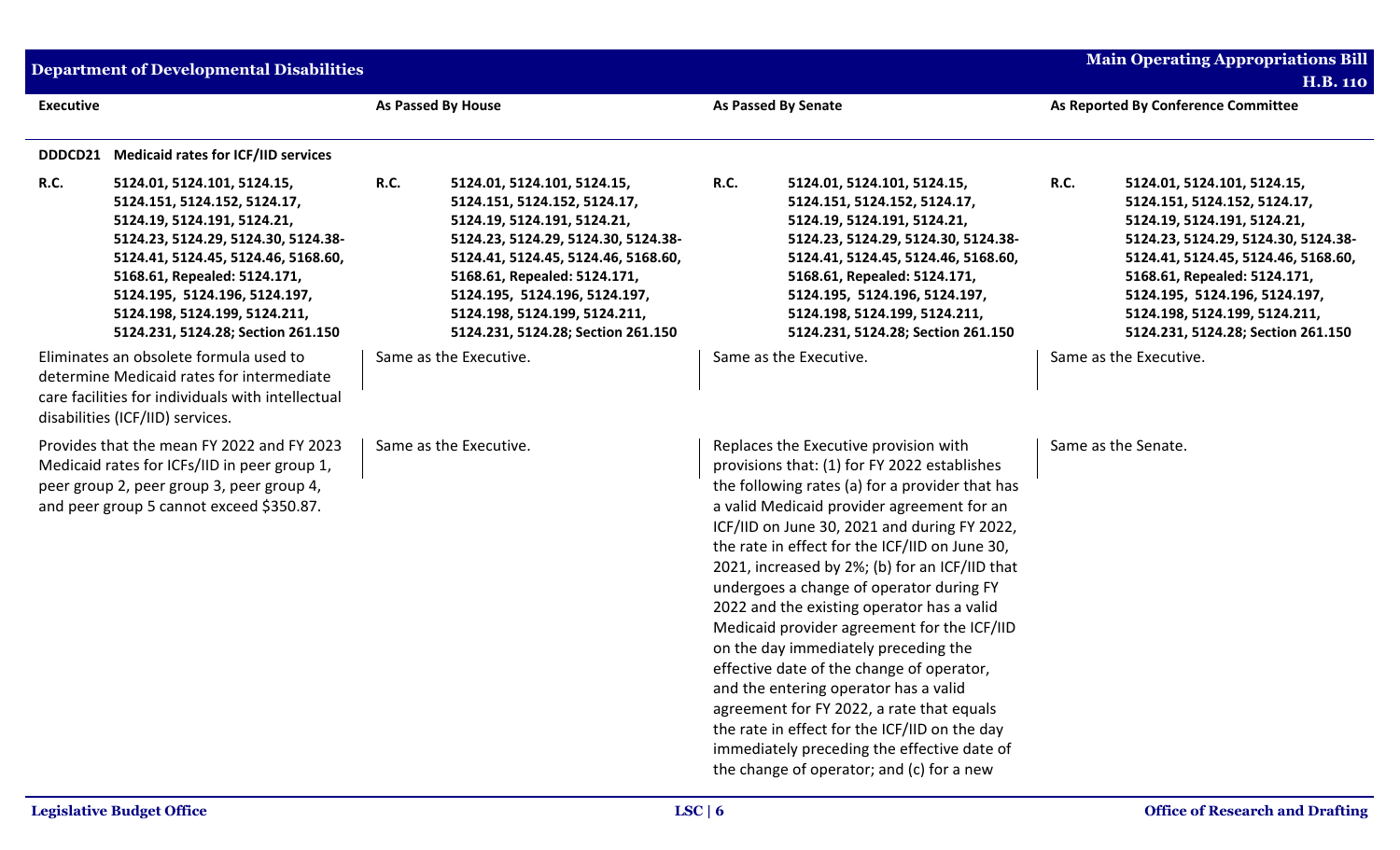|                  | <b>Department of Developmental Disabilities</b>                                                                                                                                     |             |                                              |          |                                                                                                                                                                                                                                                                                                                                                                                                                               |      | <b>Main Operating Appropriations Bill</b> |
|------------------|-------------------------------------------------------------------------------------------------------------------------------------------------------------------------------------|-------------|----------------------------------------------|----------|-------------------------------------------------------------------------------------------------------------------------------------------------------------------------------------------------------------------------------------------------------------------------------------------------------------------------------------------------------------------------------------------------------------------------------|------|-------------------------------------------|
|                  |                                                                                                                                                                                     |             |                                              |          |                                                                                                                                                                                                                                                                                                                                                                                                                               |      | <b>H.B. 110</b>                           |
| <b>Executive</b> |                                                                                                                                                                                     |             | <b>As Passed By House</b>                    |          | <b>As Passed By Senate</b>                                                                                                                                                                                                                                                                                                                                                                                                    |      | As Reported By Conference Committee       |
|                  |                                                                                                                                                                                     |             |                                              |          | ICF/IID for which a provider obtains an initial<br>provider agreement during FY 2022, a rate<br>that equals \$357.89; and (2) for FY 2023,<br>prohibits the mean fiscal year Medicaid rate<br>from exceeding \$365.05.                                                                                                                                                                                                        |      |                                           |
| percentage.      | Requires that if the indirect guarantee<br>percentage changes during a fiscal year, the<br>franchise permit fee rate must be adjusted<br>so as not to exceed the indirect guarantee |             | Same as the Executive.                       |          | Same as the Executive.                                                                                                                                                                                                                                                                                                                                                                                                        |      | Same as the Executive.                    |
| total impact.    | Fiscal effect: The provision holds the<br>statewide average ICF rate at the FY 2021<br>level. As ICF/IID rates are done<br>prospectively, it is difficult to determine the          |             | <b>Fiscal effect: Same as the Executive.</b> |          | <b>Fiscal effect: The bill increases</b><br>appropriations by \$11,384,549 in FY 2022<br>and \$22,911,149 in FY 2023. Of these<br>amounts, \$3,916,114 in FY 2022 and<br>\$8,240,258 in FY 2023 is appropriated in<br>GRF line item 653407, Medicaid Services.<br>The remaining amounts of \$7,468,435 in FY<br>2022 and \$14,670,891 in FY 2023 are<br>appropriated in FED Fund 3A40 line item<br>654654, Medicaid Services. |      | Fiscal effect: Same as the Senate.        |
| DDDCD4           | County DD boards annual cost reports                                                                                                                                                |             |                                              |          |                                                                                                                                                                                                                                                                                                                                                                                                                               |      |                                           |
| <b>R.C.</b>      | 5126.05, 5126.131, 5126.12<br>(repealed)                                                                                                                                            | <b>R.C.</b> | 5126.05, 5126.131, 5126.12<br>(repealed)     | R.C.     | 5126.05, 5126.131, 5126.12<br>(repealed)                                                                                                                                                                                                                                                                                                                                                                                      | R.C. | 5126.05, 5126.131, 5126.12<br>(repealed)  |
| ODODD.           | Eliminates a duplicative provision of law<br>requiring county boards of developmental<br>disabilities to submit annual cost reports to                                              |             | Same as the Executive.                       |          | Same as the Executive.                                                                                                                                                                                                                                                                                                                                                                                                        |      | Same as the Executive.                    |
|                  | Permits, rather than requires, ODODD, or an<br>entity designated by ODODD, to audit<br>annual cost reports submitted by a regional                                                  |             | Same as the Executive.                       |          | Same as the Executive.                                                                                                                                                                                                                                                                                                                                                                                                        |      | Same as the Executive.                    |
|                  | <b>Legislative Budget Office</b>                                                                                                                                                    |             |                                              | LSC $ 7$ |                                                                                                                                                                                                                                                                                                                                                                                                                               |      | <b>Office of Research and Drafting</b>    |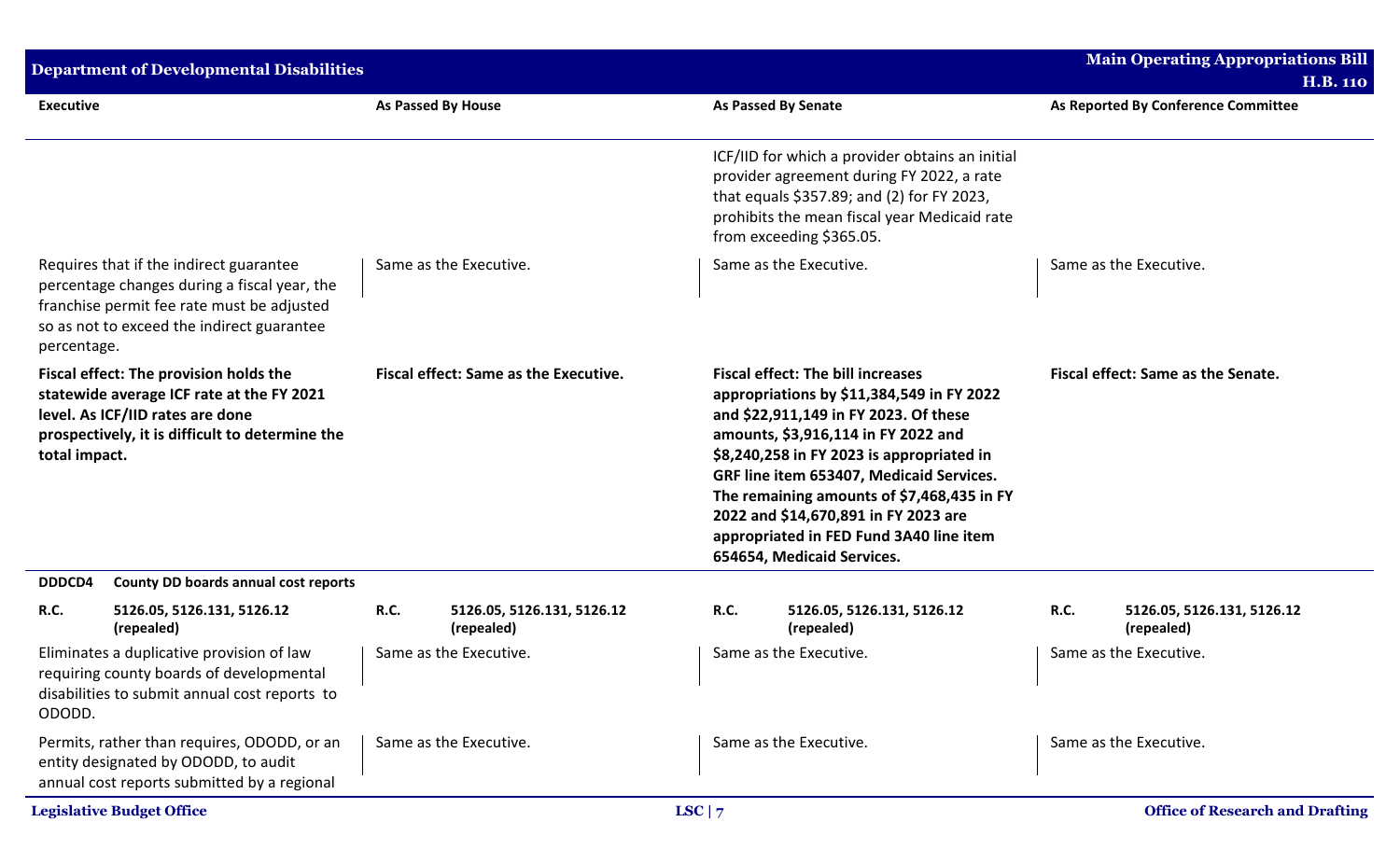|                    | <b>Department of Developmental Disabilities</b>                                                                                                                                                                                                            |                                                  |                                                      |             |                                                      |             | <b>Main Operating Appropriations Bill</b><br><b>H.B. 110</b> |
|--------------------|------------------------------------------------------------------------------------------------------------------------------------------------------------------------------------------------------------------------------------------------------------|--------------------------------------------------|------------------------------------------------------|-------------|------------------------------------------------------|-------------|--------------------------------------------------------------|
| <b>Executive</b>   |                                                                                                                                                                                                                                                            | As Passed By House                               |                                                      |             | <b>As Passed By Senate</b>                           |             | As Reported By Conference Committee                          |
|                    | council or county DD boards.                                                                                                                                                                                                                               |                                                  |                                                      |             |                                                      |             |                                                              |
|                    | Specifies that such an audit must be<br>conducted utilizing methodology approved<br>by the United States Centers for Medicare<br>and Medicaid Services.                                                                                                    | Same as the Executive.<br>Same as the Executive. |                                                      |             | Same as the Executive.                               |             |                                                              |
|                    | Fiscal effect: Since ODODD is allowed to<br>audit annual reports instead of required to<br>do so, it is possible that there could be a<br>reduction in audit costs.                                                                                        |                                                  | <b>Fiscal effect: Same as the Executive.</b>         |             | <b>Fiscal effect: Same as the Executive.</b>         |             | <b>Fiscal effect: Same as the Executive.</b>                 |
| DDDCD7             | <b>Waiver allocation plan</b>                                                                                                                                                                                                                              |                                                  |                                                      |             |                                                      |             |                                                              |
| R.C.               | 5126.054, 5123.046 (repealed),<br>5126.055, 5126.056                                                                                                                                                                                                       | R.C.                                             | 5126.054, 5123.046 (repealed),<br>5126.055, 5126.056 | <b>R.C.</b> | 5126.054, 5123.046 (repealed),<br>5126.055, 5126.056 | <b>R.C.</b> | 5126.054, 5123.046 (repealed),<br>5126.055, 5126.056         |
|                    | Eliminates a requirement that each county<br>DD board submit to ODODD for approval an<br>annual plan, and instead requires each<br>county board to annually submit to ODODD<br>both of the following:                                                      |                                                  | Same as the Executive.                               |             | Same as the Executive.                               |             | Same as the Executive.                                       |
| projection report; | (1) An annual waiver allocation projection<br>that contains the projected number of<br>individuals to whom the board intends to<br>provide home and community-based<br>services based on available funding as<br>projected in the board's annual five-year |                                                  | (1) Same as the Executive.                           |             | (1) Same as the Executive.                           |             | (1) Same as the Executive.                                   |
|                    | (2) Assurances that the county DD board<br>employs or contracts with both a business<br>manager and a Medicaid services manager,<br>or that the county board has entered into an<br>agreement with another county DD board                                 |                                                  | (2) Same as the Executive.                           |             | (2) Same as the Executive.                           |             | (2) Same as the Executive.                                   |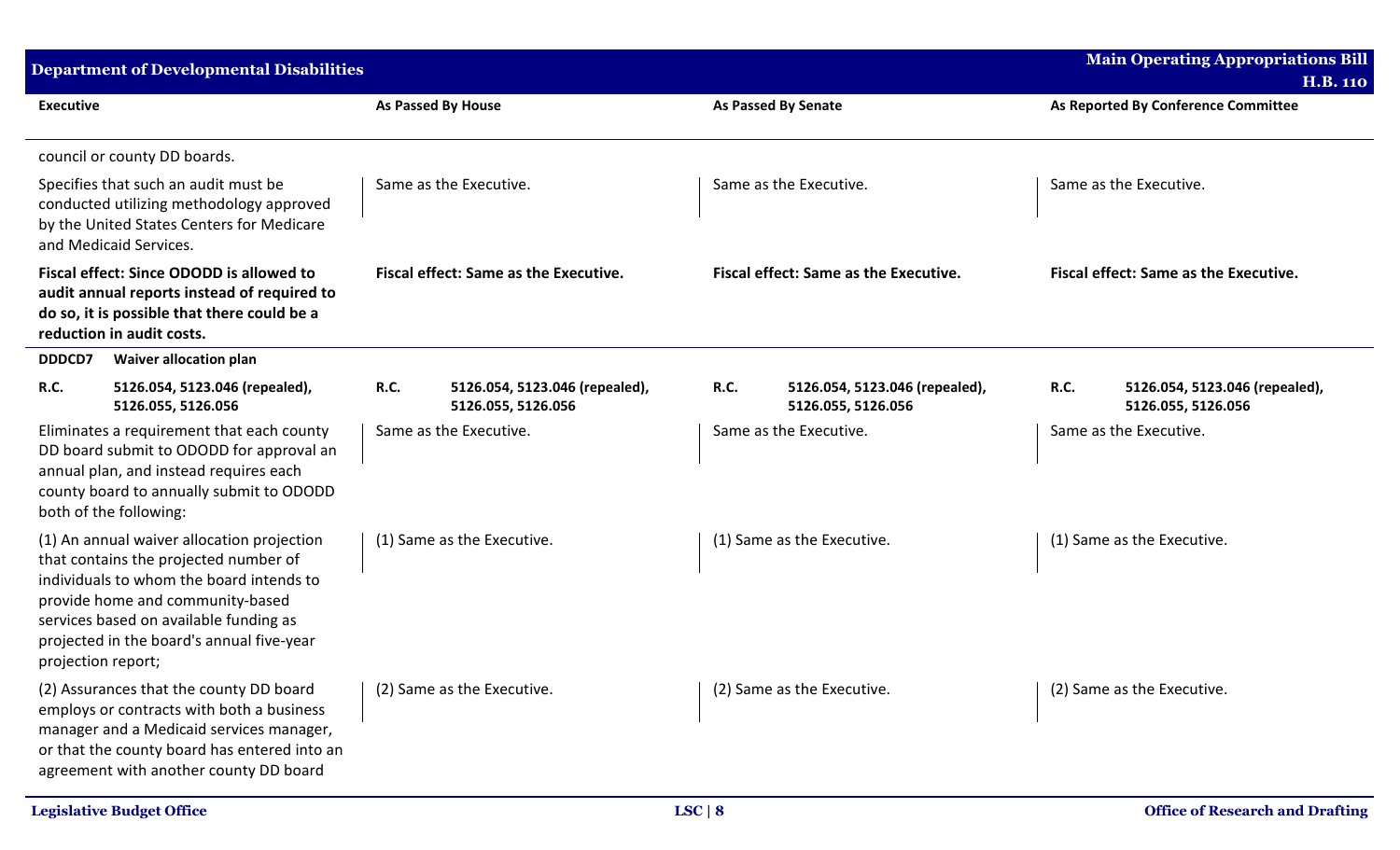| <b>Department of Developmental Disabilities</b>                                                                                                                                                                                                 |                                                        |                                                        | <b>Main Operating Appropriations Bill</b><br><b>H.B. 110</b>  |
|-------------------------------------------------------------------------------------------------------------------------------------------------------------------------------------------------------------------------------------------------|--------------------------------------------------------|--------------------------------------------------------|---------------------------------------------------------------|
| <b>Executive</b>                                                                                                                                                                                                                                | <b>As Passed By House</b>                              | <b>As Passed By Senate</b>                             | As Reported By Conference Committee                           |
| that employs or contracts with both a<br>business manager and a Medicaid services<br>manager.                                                                                                                                                   |                                                        |                                                        |                                                               |
| <b>Fiscal effect: None.</b>                                                                                                                                                                                                                     | <b>Fiscal effect: Same as the Executive.</b>           | <b>Fiscal effect: Same as the Executive.</b>           | <b>Fiscal effect: Same as the Executive.</b>                  |
| <b>DDDCD6</b><br><b>Employment of business manager</b>                                                                                                                                                                                          |                                                        |                                                        |                                                               |
| <b>R.C.</b><br>5126.121, (repealed)<br>Eliminates law that permits a county DD<br>board to receive a subsidy from ODODD for<br>employing a business manager.                                                                                    | R.C.<br>5126.121, (repealed)<br>Same as the Executive. | R.C.<br>5126.121, (repealed)<br>Same as the Executive. | <b>R.C.</b><br>5126.121, (repealed)<br>Same as the Executive. |
| Fiscal effect: None. ODODD does not<br>believe that there has ever been a subsidy<br>for this purpose.                                                                                                                                          | <b>Fiscal effect: Same as the Executive.</b>           | <b>Fiscal effect: Same as the Executive.</b>           | <b>Fiscal effect: Same as the Executive.</b>                  |
| <b>DDDCD8</b><br><b>Special Olympics</b>                                                                                                                                                                                                        |                                                        |                                                        |                                                               |
| 261.20<br>Section:                                                                                                                                                                                                                              | 261.20<br>Section:                                     | 261.20<br>Section:                                     | Section:<br>261.20                                            |
| Requires GRF appropriation item 320411,<br>Special Olympics, be distributed to the<br>Special Olympics of Ohio.                                                                                                                                 | Same as the Executive.                                 | Same as the Executive.                                 | Same as the Executive.                                        |
| Developmental Disabilities Facilities Lease-Rental Bond Payments<br>DDDCD9                                                                                                                                                                      |                                                        |                                                        |                                                               |
| Section:<br>261.30                                                                                                                                                                                                                              | Section:<br>261.30                                     | 261.30<br>Section:                                     | Section:<br>261.30                                            |
| Requires ODODD to use GRF appropriation<br>item 320415, Developmental Disabilities<br>Facilities Lease Rental Bond Payments, to<br>meet all payments pursuant to leases and<br>agreements made under state law regarding<br>capital facilities. | Same as the Executive.                                 | Same as the Executive.                                 | Same as the Executive.                                        |
| Specifies that these appropriations are the<br>source of funds pledged for bond service<br>charges on obligations issued for certain                                                                                                            | Same as the Executive.                                 | Same as the Executive.                                 | Same as the Executive.                                        |
| <b>Legislative Budget Office</b>                                                                                                                                                                                                                |                                                        | LSC   9                                                | <b>Office of Research and Drafting</b>                        |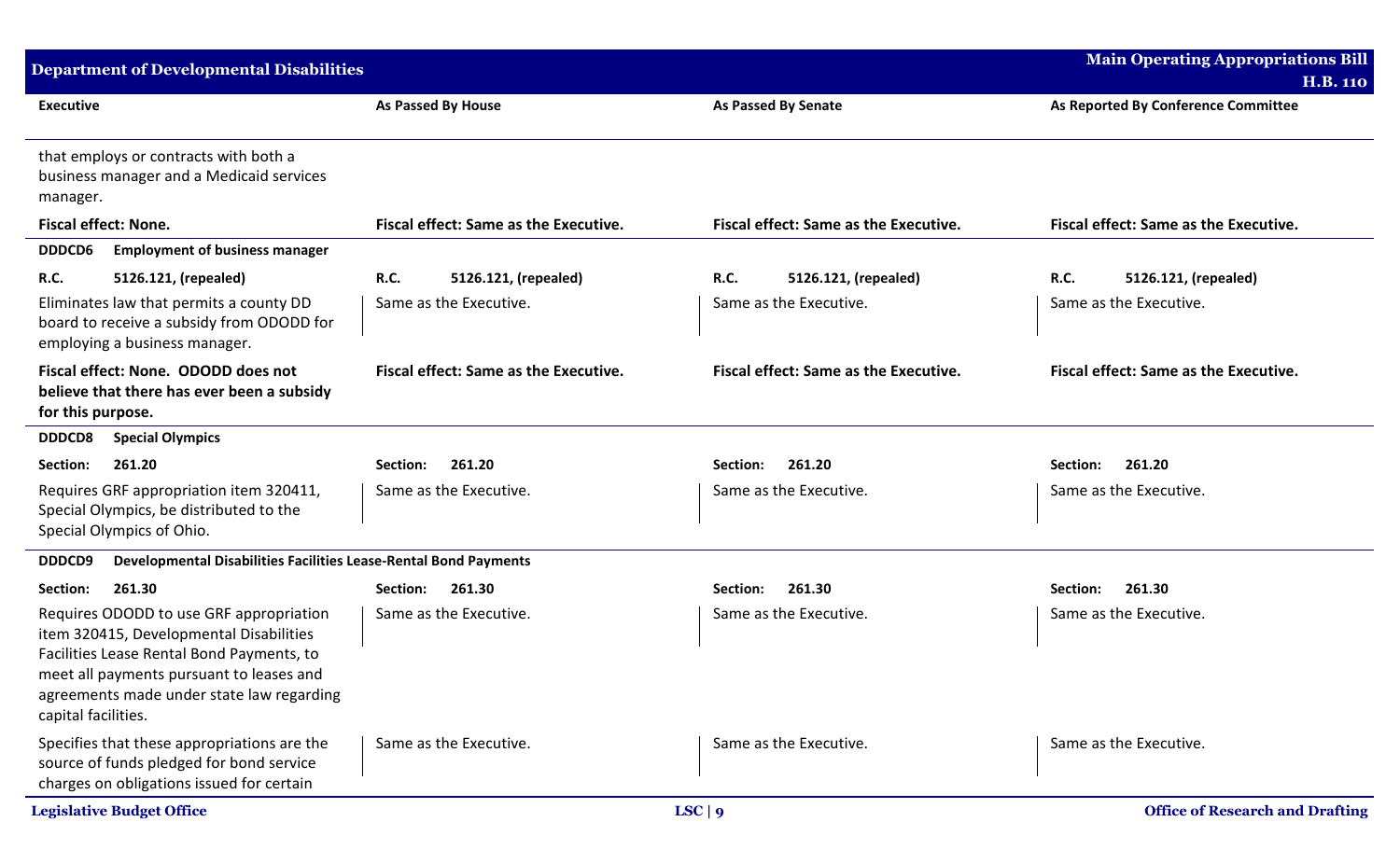| <b>Department of Developmental Disabilities</b>                                                                                                                                                                                                                         |                                                                                                                                                                                                                                                                                                                                                                                                                                                 |                            | <b>Main Operating Appropriations Bill</b><br><b>H.B. 110</b> |
|-------------------------------------------------------------------------------------------------------------------------------------------------------------------------------------------------------------------------------------------------------------------------|-------------------------------------------------------------------------------------------------------------------------------------------------------------------------------------------------------------------------------------------------------------------------------------------------------------------------------------------------------------------------------------------------------------------------------------------------|----------------------------|--------------------------------------------------------------|
| <b>Executive</b>                                                                                                                                                                                                                                                        | As Passed By House                                                                                                                                                                                                                                                                                                                                                                                                                              | <b>As Passed By Senate</b> | As Reported By Conference Committee                          |
| capital facilities.                                                                                                                                                                                                                                                     |                                                                                                                                                                                                                                                                                                                                                                                                                                                 |                            |                                                              |
| <b>DDDCD22</b> Part C Early Intervention                                                                                                                                                                                                                                |                                                                                                                                                                                                                                                                                                                                                                                                                                                 |                            |                                                              |
|                                                                                                                                                                                                                                                                         | 261.35<br>Section:                                                                                                                                                                                                                                                                                                                                                                                                                              | 261.35<br>Section:         | 261.35<br>Section:                                           |
| No provision.                                                                                                                                                                                                                                                           | Earmarks \$1,000,000 in each fiscal year in<br>GRF line item 322421, Part C Early<br>Intervention, to be used to contract with the<br>Cleveland Sight Center, the Cincinnati<br>Association for the Blind and Visually<br>Impaired, and the Sight Center of Northwest<br>Ohio to provide early intervention special<br>instruction services and family support to<br>children under the age of three years old<br>with blindness or low vision. | Same as the House.         | Same as the House.                                           |
| DDDCD10<br><b>Multi-System Youth</b>                                                                                                                                                                                                                                    |                                                                                                                                                                                                                                                                                                                                                                                                                                                 |                            |                                                              |
| 261.40<br>Section:                                                                                                                                                                                                                                                      | 261.40<br>Section:                                                                                                                                                                                                                                                                                                                                                                                                                              | 261.40<br>Section:         | 261.40<br>Section:                                           |
| Permits a portion of GRF appropriation item<br>322422, Multi-System Youth, to be used to<br>provide a subsidy to eligible county DD<br>boards for the provision of respite services<br>and other services and supports for youth<br>with complex or multi-system needs. | Same as the Executive.                                                                                                                                                                                                                                                                                                                                                                                                                          | Same as the Executive.     | Same as the Executive.                                       |
| Specifies that the ODODD Director must<br>establish: the total amount available for the<br>subsidy, a formula for distributing the<br>subsidy, and the eligibility requirements that<br>must be satisfied to receive the subsidy.                                       | Same as the Executive.                                                                                                                                                                                                                                                                                                                                                                                                                          | Same as the Executive.     | Same as the Executive.                                       |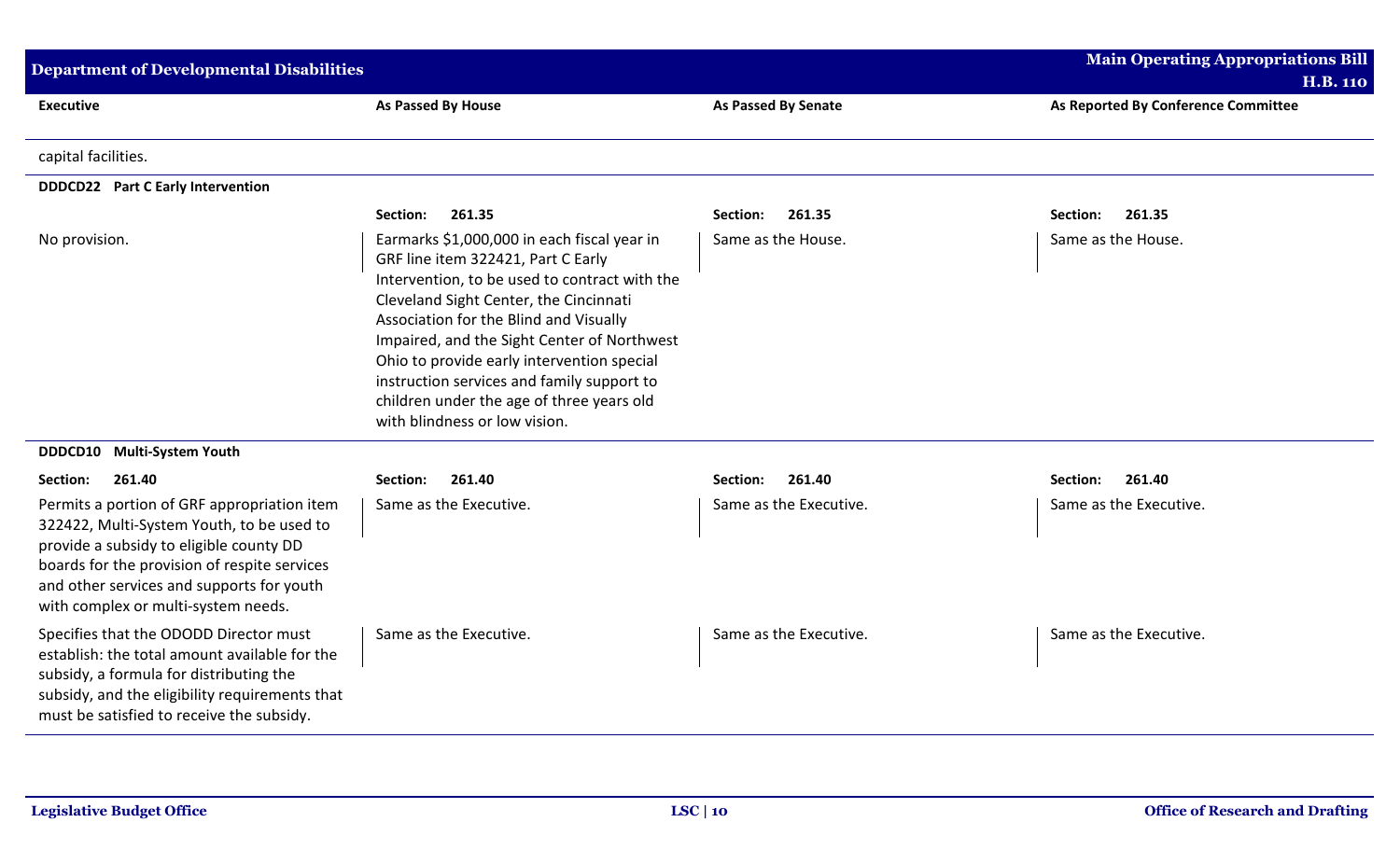| <b>Department of Developmental Disabilities</b>                                                                                                                                                                                                                                                                                                                                           |                        |                            | <b>Main Operating Appropriations Bill</b><br><b>H.B. 110</b> |
|-------------------------------------------------------------------------------------------------------------------------------------------------------------------------------------------------------------------------------------------------------------------------------------------------------------------------------------------------------------------------------------------|------------------------|----------------------------|--------------------------------------------------------------|
| <b>Executive</b>                                                                                                                                                                                                                                                                                                                                                                          | As Passed By House     | <b>As Passed By Senate</b> | As Reported By Conference Committee                          |
| <b>Employment First Initiative</b><br>DDDCD11                                                                                                                                                                                                                                                                                                                                             |                        |                            |                                                              |
| 261.50<br>Section:                                                                                                                                                                                                                                                                                                                                                                        | 261.50<br>Section:     | 261.50<br>Section:         | 261.50<br>Section:                                           |
| Requires that GRF appropriation item<br>322508, Employment First Initiative, be used<br>to increase employment opportunities for<br>individuals with developmental disabilities<br>through the existing Employment First<br>Initiative.                                                                                                                                                   | Same as the Executive. | Same as the Executive.     | Same as the Executive.                                       |
| Requires the ODODD Director in each fiscal<br>year to transfer from GRF appropriation<br>item 322508, to the Opportunities for<br>Ohioans with Disabilities Agency (OOD), an<br>amount agreed upon by the ODODD<br>Director and the OOD Executive Director to<br>support the Employment First Initiative and<br>requires that the transfer be made via an<br>intrastate transfer voucher. | Same as the Executive. | Same as the Executive.     | Same as the Executive.                                       |
| Requires OOD to use the funds transferred<br>as state matching funds to obtain available<br>federal grant dollars for vocational<br>rehabilitation services, and requires that any<br>federal match dollars received by OOD be<br>used for the initiative.                                                                                                                                | Same as the Executive. | Same as the Executive.     | Same as the Executive.                                       |
| Requires the ODODD Director and the OOD<br>Executive Director to enter into an<br>interagency agreement that will specify the<br>responsibilities of each agency under the<br>initiative, and specifies that OOD must retain<br>responsibility for eligibility determination,<br>order of selection, plan approval, plan                                                                  | Same as the Executive. | Same as the Executive.     | Same as the Executive.                                       |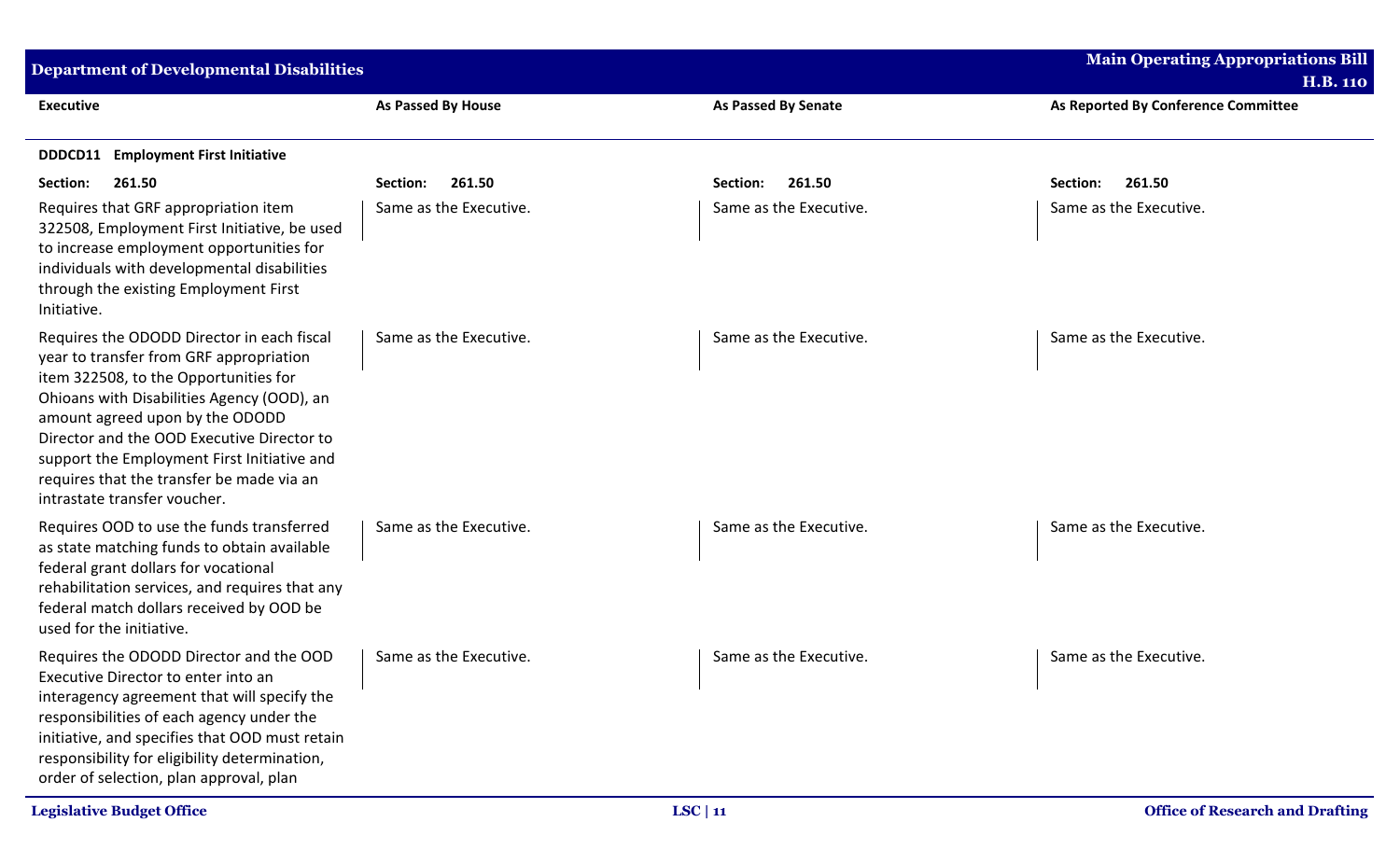| Department of Developmental Disabilities                                                                                                                                                                                                                                                                                                                                                                                                                                                                       |                                              |                                              | <b>Main Operating Appropriations Bill</b>              |
|----------------------------------------------------------------------------------------------------------------------------------------------------------------------------------------------------------------------------------------------------------------------------------------------------------------------------------------------------------------------------------------------------------------------------------------------------------------------------------------------------------------|----------------------------------------------|----------------------------------------------|--------------------------------------------------------|
| <b>Executive</b>                                                                                                                                                                                                                                                                                                                                                                                                                                                                                               | <b>As Passed By House</b>                    | <b>As Passed By Senate</b>                   | <b>H.B. 110</b><br>As Reported By Conference Committee |
| amendment, and release of vendor<br>payments.                                                                                                                                                                                                                                                                                                                                                                                                                                                                  |                                              |                                              |                                                        |
| Requires that the remainder of GRF<br>appropriation item 322508 be used to<br>develop a long term, sustainable system that<br>places individuals with developmental<br>disabilities in community employment.                                                                                                                                                                                                                                                                                                   | Same as the Executive.                       | Same as the Executive.                       | Same as the Executive.                                 |
| Fiscal effect: Potential gain in federal<br>vocational rehabilitation (VR) dollars to<br>OOD in each fiscal year depending upon the<br>amount that is transferred to OOD.                                                                                                                                                                                                                                                                                                                                      | <b>Fiscal effect: Same as the Executive.</b> | <b>Fiscal effect: Same as the Executive.</b> | <b>Fiscal effect: Same as the Executive.</b>           |
| <b>Community Supports and Rental Assistance</b><br><b>DDDCD12</b>                                                                                                                                                                                                                                                                                                                                                                                                                                              |                                              |                                              |                                                        |
| Section:<br>261.60                                                                                                                                                                                                                                                                                                                                                                                                                                                                                             | 261.60<br>Section:                           | 261.60<br>Section:                           | Section:<br>261.60                                     |
| Allows the ODODD Director to use GRF<br>appropriation item 322509, Community<br>Supports and Rental Assistance, to provide<br>funding to county DD boards for rental<br>assistance to individuals with developmental<br>disabilities receiving home and community<br>based services under certain circumstances<br>and individuals with developmental<br>disabilities who enroll in a Medicaid waiver<br>component providing home and community-<br>based services after receiving preadmission<br>counseling. | Same as the Executive.                       | Same as the Executive.                       | Same as the Executive.                                 |
| Requires the ODODD Director to establish a<br>methodology for determining the amount<br>and distribution of the funding to county DD<br>boards for rental assistance.                                                                                                                                                                                                                                                                                                                                          | Same as the Executive.                       | Same as the Executive.                       | Same as the Executive.                                 |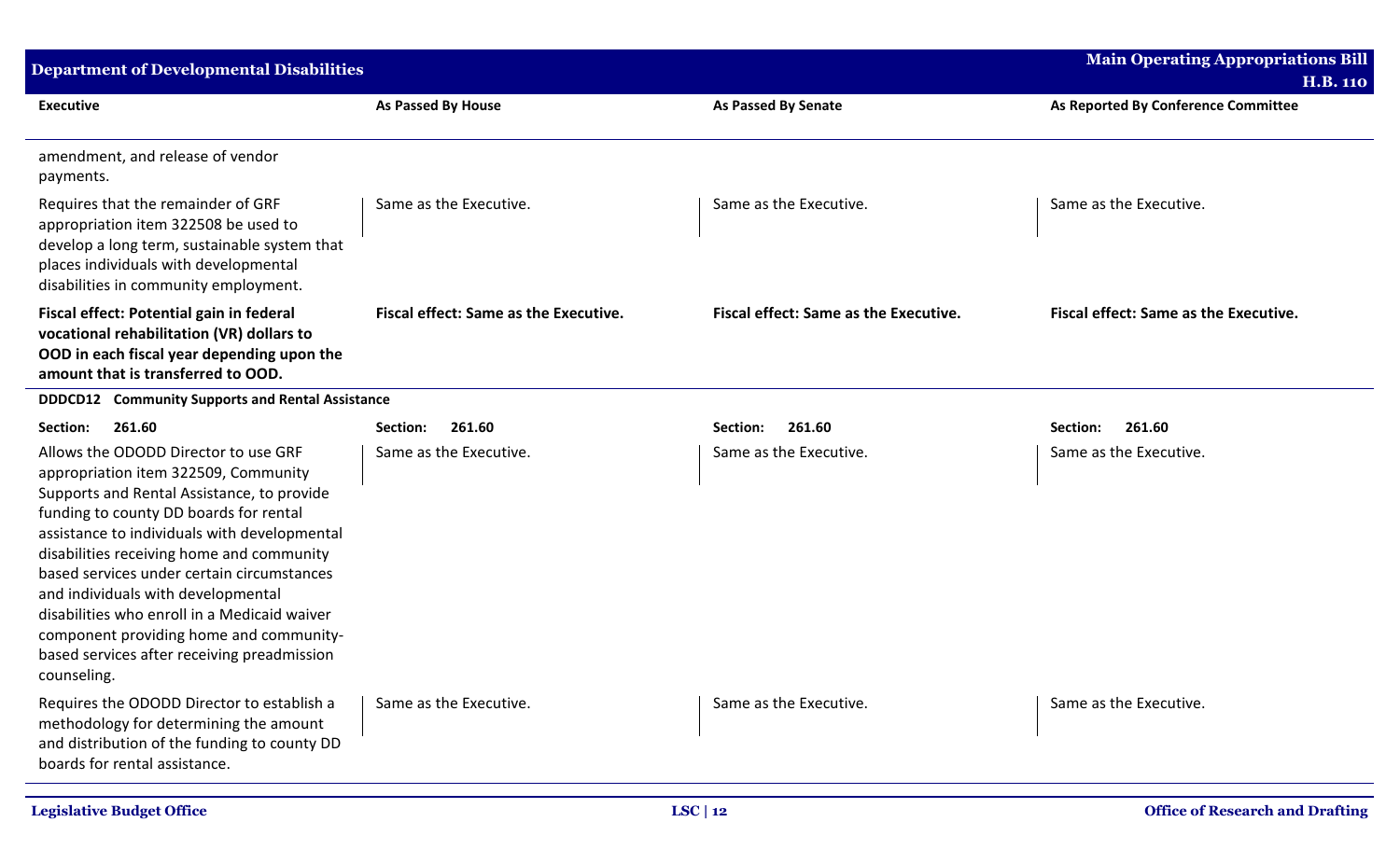| <b>Department of Developmental Disabilities</b>                                                                                                                                                                                                                                                                                                                                |                           |                                                                                                                                                                                                                                 | <b>Main Operating Appropriations Bill</b><br><b>H.B. 110</b> |  |
|--------------------------------------------------------------------------------------------------------------------------------------------------------------------------------------------------------------------------------------------------------------------------------------------------------------------------------------------------------------------------------|---------------------------|---------------------------------------------------------------------------------------------------------------------------------------------------------------------------------------------------------------------------------|--------------------------------------------------------------|--|
| <b>Executive</b>                                                                                                                                                                                                                                                                                                                                                               | As Passed By House        | As Passed By Senate                                                                                                                                                                                                             | As Reported By Conference Committee                          |  |
| <b>DDDCD26</b> Best Buddies Ohio                                                                                                                                                                                                                                                                                                                                               |                           |                                                                                                                                                                                                                                 |                                                              |  |
|                                                                                                                                                                                                                                                                                                                                                                                |                           | 261.65<br>Section:                                                                                                                                                                                                              | 261.65<br>Section:                                           |  |
| No provision.                                                                                                                                                                                                                                                                                                                                                                  | No provision.             | Requires GRF appropriation item 322510,<br>Best Buddies Ohio, to be distributed to the<br>Best Buddies Ohio program to support the<br>delivery and expansion of inclusion services<br>throughout Ohio colleges and communities. | Same as the Senate.                                          |  |
| <b>DDDCD13</b> Medicaid Services                                                                                                                                                                                                                                                                                                                                               |                           |                                                                                                                                                                                                                                 |                                                              |  |
| 261.70<br>Section:                                                                                                                                                                                                                                                                                                                                                             | 261.70<br>Section:        | 261.70<br>Section:                                                                                                                                                                                                              | 261.70<br>Section:                                           |  |
| Requires GRF appropriation item 653407,<br>Medicaid Services, to be used for the<br>following: (1) to fund home and community-<br>based services; (2) to implement the<br>requirements of the agreements settling the<br>consent decrees in Sermak v. Manuel and<br>Martin v. Strickland; (3) ICF/IID services; and<br>(4) other programs identified by the ODODD<br>Director. | Same as the Executive.    | Same as the Executive.                                                                                                                                                                                                          | Same as the Executive.                                       |  |
| <b>DDDCD14</b> Operating and Services                                                                                                                                                                                                                                                                                                                                          |                           |                                                                                                                                                                                                                                 |                                                              |  |
| Section:<br>261.80                                                                                                                                                                                                                                                                                                                                                             | 261.80<br><b>Section:</b> | 261.80<br>Section:                                                                                                                                                                                                              | 261.80<br>Section:                                           |  |
| Earmarks \$100,000 in each fiscal year in DPF<br>Fund 5GE0 appropriation item 320606,<br>Central Office Operating Expenses, be<br>provided to the Ohio Center for Autism and<br>Low Incidence to establish a lifespan autism<br>hub to support families and professionals.                                                                                                     | Same as the Executive.    | Same as the Executive.                                                                                                                                                                                                          | Same as the Executive.                                       |  |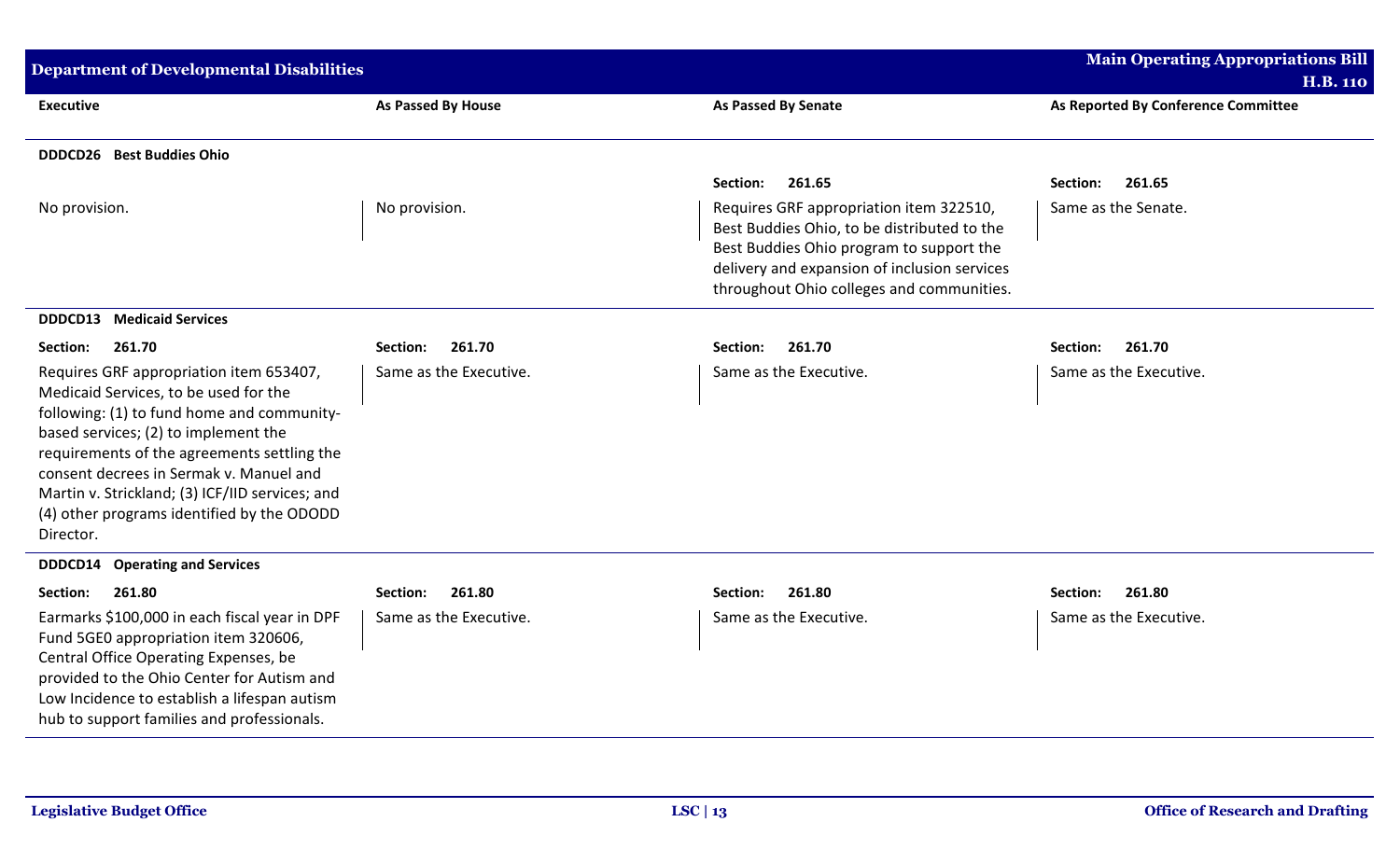| <b>Department of Developmental Disabilities</b>                                                                                                                                                                                                                     |                            |                            | <b>Main Operating Appropriations Bill</b>              |
|---------------------------------------------------------------------------------------------------------------------------------------------------------------------------------------------------------------------------------------------------------------------|----------------------------|----------------------------|--------------------------------------------------------|
| <b>Executive</b>                                                                                                                                                                                                                                                    | <b>As Passed By House</b>  | <b>As Passed By Senate</b> | <b>H.B. 110</b><br>As Reported By Conference Committee |
|                                                                                                                                                                                                                                                                     |                            |                            |                                                        |
| <b>DDDCD15</b> Community Social Service Programs                                                                                                                                                                                                                    |                            |                            |                                                        |
| 261.90<br>Section:                                                                                                                                                                                                                                                  | 261.90<br>Section:         | 261.90<br>Section:         | 261.90<br>Section:                                     |
| Allows a portion of FED Fund 3250<br>appropriation item 322612, Community<br>Social Service Programs, to be used by the<br>Early Intervention Services Advisory Council<br>for the following purposes, in addition to<br>other necessary and allowed uses of funds: | Same as the Executive.     | Same as the Executive.     | Same as the Executive.                                 |
| (1) Conduct forums and hearings;                                                                                                                                                                                                                                    | (1) Same as the Executive. | (1) Same as the Executive. | (1) Same as the Executive.                             |
| (2) Reimburse council members for<br>reasonable and necessary expenses,<br>including child care expenses for parent<br>representatives, for attending council<br>meetings and performing council duties;                                                            | (2) Same as the Executive. | (2) Same as the Executive. | (2) Same as the Executive.                             |
| (3) Pay compensation to a council member if<br>the member is not employed or must forfeit<br>wages from other employment when<br>performing official council business;                                                                                              | (3) Same as the Executive. | (3) Same as the Executive. | (3) Same as the Executive.                             |
| (4) Hire staff; and                                                                                                                                                                                                                                                 | (4) Same as the Executive. | (4) Same as the Executive. | (4) Same as the Executive.                             |
| (5) Obtain the services of professional,<br>technical, and clerical personnel as<br>necessary to carry out the performance of<br>its lawful functions.                                                                                                              | (5) Same as the Executive. | (5) Same as the Executive. | (5) Same as the Executive.                             |
| Specifies that council members must<br>otherwise serve without compensation or<br>reimbursement.                                                                                                                                                                    | Same as the Executive.     | Same as the Executive.     | Same as the Executive.                                 |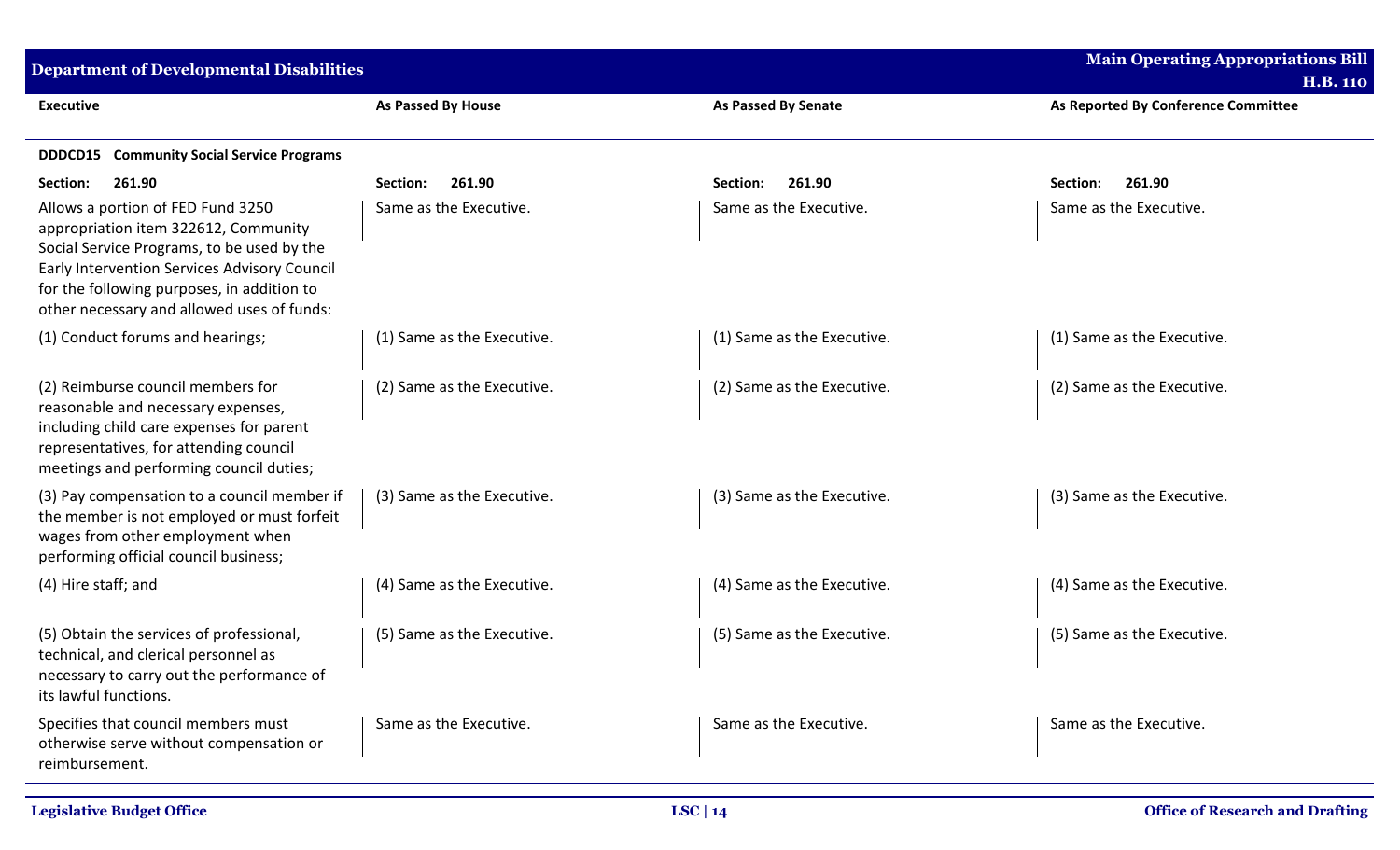| <b>Department of Developmental Disabilities</b>                                                                                                                                                                                                                                                                                                                                                                                                                     |                                              |                                       | <b>Main Operating Appropriations Bill</b><br><b>H.B. 110</b> |
|---------------------------------------------------------------------------------------------------------------------------------------------------------------------------------------------------------------------------------------------------------------------------------------------------------------------------------------------------------------------------------------------------------------------------------------------------------------------|----------------------------------------------|---------------------------------------|--------------------------------------------------------------|
| <b>Executive</b>                                                                                                                                                                                                                                                                                                                                                                                                                                                    | As Passed By House                           | <b>As Passed By Senate</b>            | As Reported By Conference Committee                          |
| DDDCD16 County board share of waiver services                                                                                                                                                                                                                                                                                                                                                                                                                       |                                              |                                       |                                                              |
| 261.100<br>Section:                                                                                                                                                                                                                                                                                                                                                                                                                                                 | 261.100<br>Section:                          | 261.100<br>Section:                   | 261.100<br>Section:                                          |
| Requires the ODODD Director to establish a<br>methodology to be used in FY 2022 and FY<br>2023 to estimate the quarterly amount each<br>county DD board is to pay of the nonfederal<br>share of home and community-based<br>services for which the county board is<br>responsible.                                                                                                                                                                                  | Same as the Executive.                       | Same as the Executive.                | Same as the Executive.                                       |
| Requires the ODODD Director to provide<br>written notice of the amount owed by each<br>county DD board for each quarter and also<br>specify when the payment is due.                                                                                                                                                                                                                                                                                                | Same as the Executive.                       | Same as the Executive.                | Same as the Executive.                                       |
| <b>Fiscal effect: Potential administrative costs</b><br>to establish the methodology.                                                                                                                                                                                                                                                                                                                                                                               | <b>Fiscal effect: Same as the Executive.</b> | Fiscal effect: Same as the Executive. | Fiscal effect: Same as the Executive.                        |
| Withholding of funds owed ODODD<br>DDDCD17                                                                                                                                                                                                                                                                                                                                                                                                                          |                                              |                                       |                                                              |
| 261.110<br>Section:                                                                                                                                                                                                                                                                                                                                                                                                                                                 | 261.110<br>Section:                          | 261.110<br>Section:                   | 261.110<br>Section:                                          |
| Permits ODODD to withhold any amount<br>due to a county DD board if the county DD<br>board does not fully pay any amount owed<br>to ODODD by the due date established by<br>ODODD. Allows the ODODD Director to<br>transfer cash to any other fund used by<br>ODODD in an amount equal to the amount<br>owed to ODODD that the county DD board<br>did not pay. Specifies that transfers under<br>this section must be made using an<br>intrastate transfer voucher. | Same as the Executive.                       | Same as the Executive.                | Same as the Executive.                                       |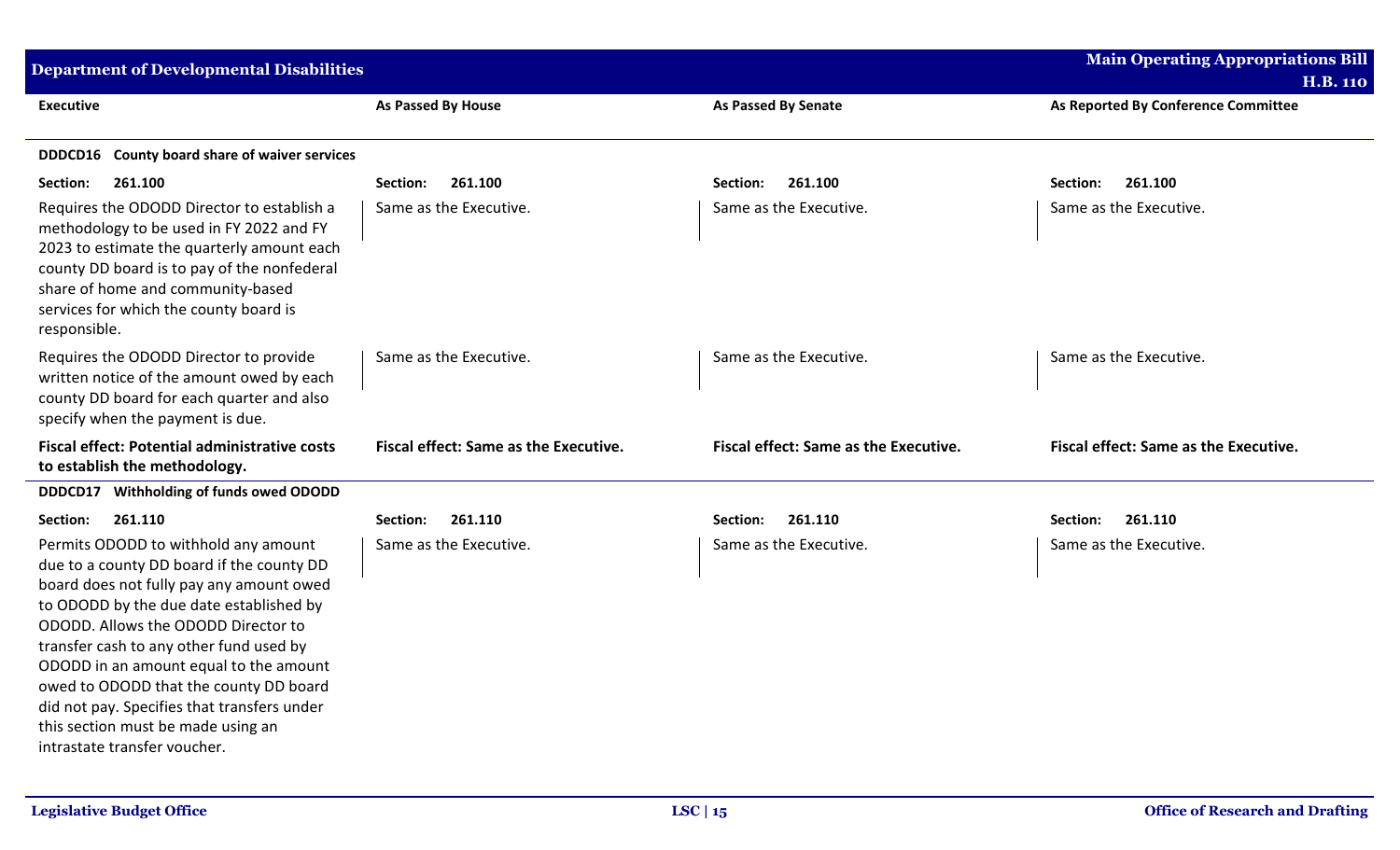| <b>Department of Developmental Disabilities</b>                                                                                                                                                                                                                                                                                                                                                                                 |                                       |                                       | <b>Main Operating Appropriations Bill</b><br><b>H.B. 110</b> |  |
|---------------------------------------------------------------------------------------------------------------------------------------------------------------------------------------------------------------------------------------------------------------------------------------------------------------------------------------------------------------------------------------------------------------------------------|---------------------------------------|---------------------------------------|--------------------------------------------------------------|--|
| <b>Executive</b>                                                                                                                                                                                                                                                                                                                                                                                                                | As Passed By House                    | As Passed By Senate                   | As Reported By Conference Committee                          |  |
| Fiscal effect: Any impact will depend on<br>how many county DD boards do not pay in<br>full amounts owed.                                                                                                                                                                                                                                                                                                                       | Fiscal effect: Same as the Executive. | Fiscal effect: Same as the Executive. | Fiscal effect: Same as the Executive.                        |  |
| DDDCD18 ODODD innovative pilot projects                                                                                                                                                                                                                                                                                                                                                                                         |                                       |                                       |                                                              |  |
| 261.120<br>Section:                                                                                                                                                                                                                                                                                                                                                                                                             | 261.120<br>Section:                   | 261.120<br>Section:                   | 261.120<br>Section:                                          |  |
| Permits the ODODD Director to authorize<br>the continuation or implementation of<br>innovative pilot projects that are likely to<br>assist in promoting the objectives of state<br>law governing ODODD and county DD<br>boards.                                                                                                                                                                                                 | Same as the Executive.                | Same as the Executive.                | Same as the Executive.                                       |  |
| Requires the ODODD Director, before<br>authorizing a pilot project, to consult with<br>entities interested in the issue of<br>developmental disabilities, including the<br>Ohio Provider Resource Association, the<br>Ohio Association of County Boards of<br>Developmental Disabilities, the Ohio Health<br>Care Association/Ohio Centers for<br>Intellectual Disabilities, the Values and Faith<br>Alliance, and ARC of Ohio. | Same as the Executive.                | Same as the Executive.                | Same as the Executive.                                       |  |
| Specifies that the ODODD Director may not<br>authorize a pilot project to be implemented<br>in a manner that would cause the state to be<br>out of compliance with any requirements for<br>a program funded in whole or in part with<br>federal funds.                                                                                                                                                                          | Same as the Executive.                | Same as the Executive.                | Same as the Executive.                                       |  |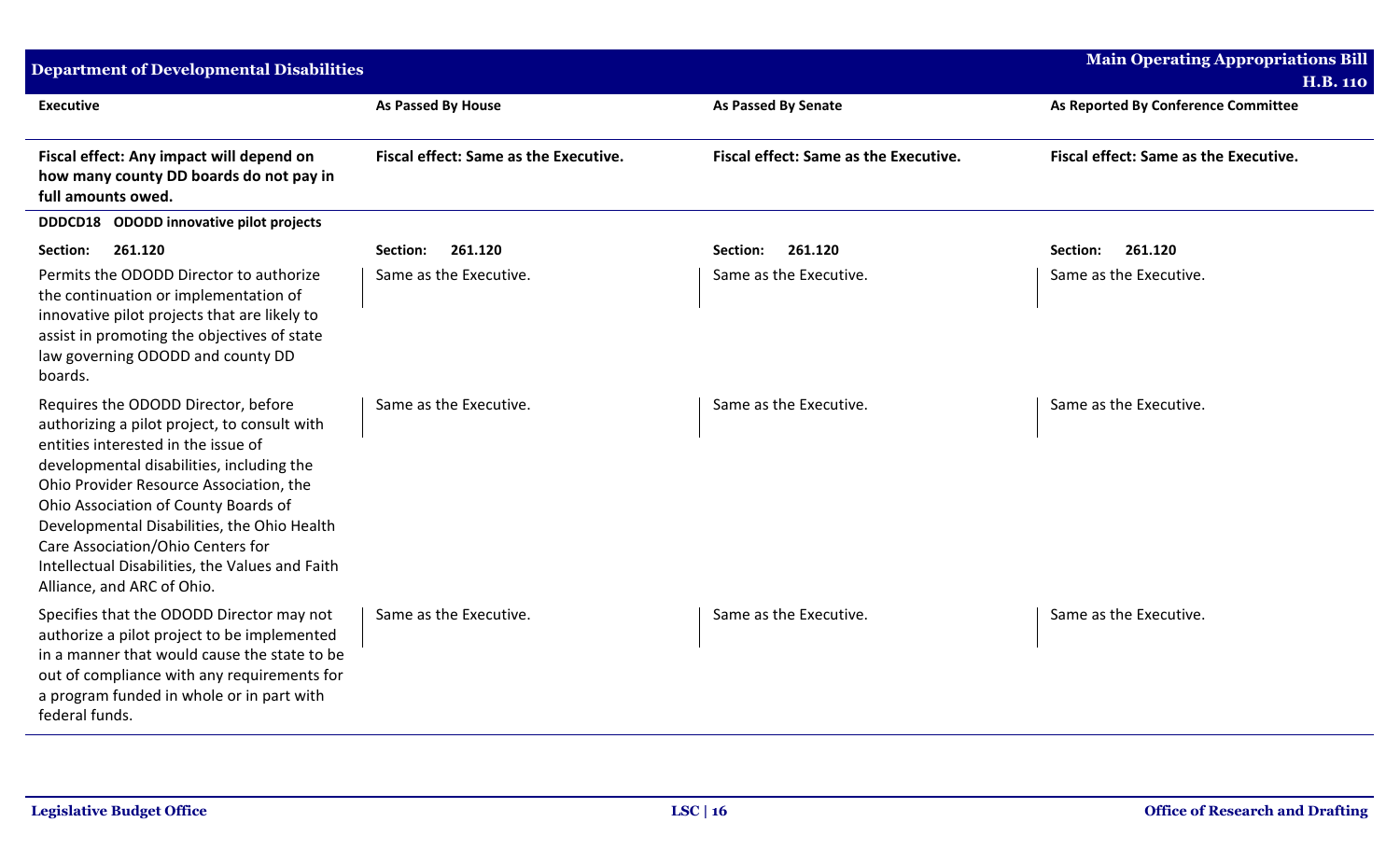| <b>Main Operating Appropriations Bill</b><br><b>Department of Developmental Disabilities</b>                                                                                                                                                                                                                                                                                                                                                                                                                                                                                                                                                                                                |                           |                        |                                                        |
|---------------------------------------------------------------------------------------------------------------------------------------------------------------------------------------------------------------------------------------------------------------------------------------------------------------------------------------------------------------------------------------------------------------------------------------------------------------------------------------------------------------------------------------------------------------------------------------------------------------------------------------------------------------------------------------------|---------------------------|------------------------|--------------------------------------------------------|
| <b>Executive</b>                                                                                                                                                                                                                                                                                                                                                                                                                                                                                                                                                                                                                                                                            | <b>As Passed By House</b> | As Passed By Senate    | <b>H.B. 110</b><br>As Reported By Conference Committee |
| Nonfederal share of ICF/IID services<br>DDDCD19                                                                                                                                                                                                                                                                                                                                                                                                                                                                                                                                                                                                                                             |                           |                        |                                                        |
| Section:<br>261.130                                                                                                                                                                                                                                                                                                                                                                                                                                                                                                                                                                                                                                                                         | 261.130<br>Section:       | 261.130<br>Section:    | 261.130<br>Section:                                    |
| Requires the ODODD Director to pay the<br>nonfederal share of a claim for ICF services<br>using funds otherwise allocated to county<br>DD boards if (1) Medicaid covers the<br>services, (2) the services are provided to a<br>Medicaid recipient who is eligible for the<br>services and who does not occupy a bed in<br>the ICF that used to be included in the<br>Medicaid-certified capacity of another ICF<br>certified before June 1, 2003, (3) the services<br>are provided by an ICF whose Medicaid<br>certification was initiated or supported by a<br>county DD board, and (4) the provider has a<br>valid Medicaid provider agreement for the<br>time the services are provided. | Same as the Executive.    | Same as the Executive. | Same as the Executive.                                 |
| Requires the ODODD Director to use certain<br>funds from GRF appropriation item 653407,<br>Medicaid Services, to pay any claims.                                                                                                                                                                                                                                                                                                                                                                                                                                                                                                                                                            | Same as the Executive.    | Same as the Executive. | Same as the Executive.                                 |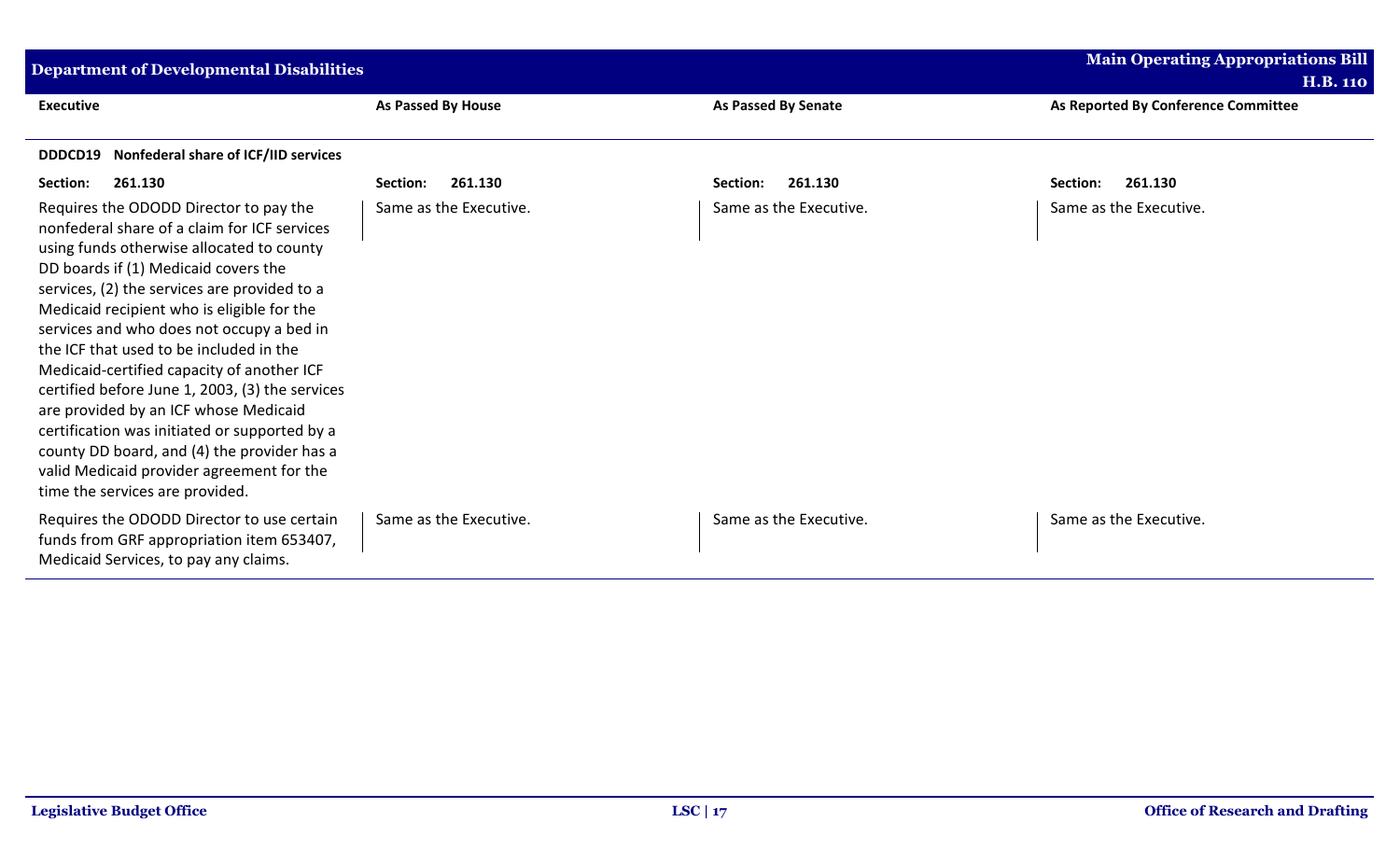| <b>Department of Developmental Disabilities</b>                                                                                                                                                                                                                                                                                                                                                                                                         |                                                                                             | <b>Main Operating Appropriations Bill</b><br><b>H.B. 110</b> |                                       |
|---------------------------------------------------------------------------------------------------------------------------------------------------------------------------------------------------------------------------------------------------------------------------------------------------------------------------------------------------------------------------------------------------------------------------------------------------------|---------------------------------------------------------------------------------------------|--------------------------------------------------------------|---------------------------------------|
| <b>Executive</b>                                                                                                                                                                                                                                                                                                                                                                                                                                        | <b>As Passed By House</b>                                                                   | <b>As Passed By Senate</b>                                   | As Reported By Conference Committee   |
|                                                                                                                                                                                                                                                                                                                                                                                                                                                         | DDDCD20 Payment rates for homemaker/personal care services provided to qualifying enrollees |                                                              |                                       |
| 261.140<br>Section:                                                                                                                                                                                                                                                                                                                                                                                                                                     | 261.140<br>Section:                                                                         | 261.140<br>Section:                                          | 261.140<br>Section:                   |
| Provides that, for the first 12 months of the<br>biennium that homemaker/personal care<br>services are provided to a qualifying<br>Individual Options (IO) Waiver Program<br>enrollee, the Medicaid payment rate for<br>each 15 minutes of services provided to the<br>qualifying enrollee be 52 cents higher than<br>the Medicaid payment rate for each 15<br>minutes of such services provided to an IO<br>enrollee who is not a qualifying enrollee. | Same as the Executive.                                                                      | Same as the Executive.                                       | Same as the Executive.                |
| Specifies that portions of GRF appropriation<br>item 653407, Medicaid Services, and FED<br>Fund 3A40 appropriation item 653654,<br>Medicaid Services, are to be used to pay the<br>Medicaid payment rate determined for<br>routine homemaker/personal care services<br>provided to qualifying IO enrollees.                                                                                                                                             | Same as the Executive.                                                                      | Same as the Executive.                                       | Same as the Executive.                |
| Fiscal effect: This provision is a<br>continuation of current policy. The fiscal<br>impact depends on service utilization and<br>the number of individuals who qualify for<br>the increased rate.                                                                                                                                                                                                                                                       | Fiscal effect: Same as the Executive.                                                       | Fiscal effect: Same as the Executive.                        | Fiscal effect: Same as the Executive. |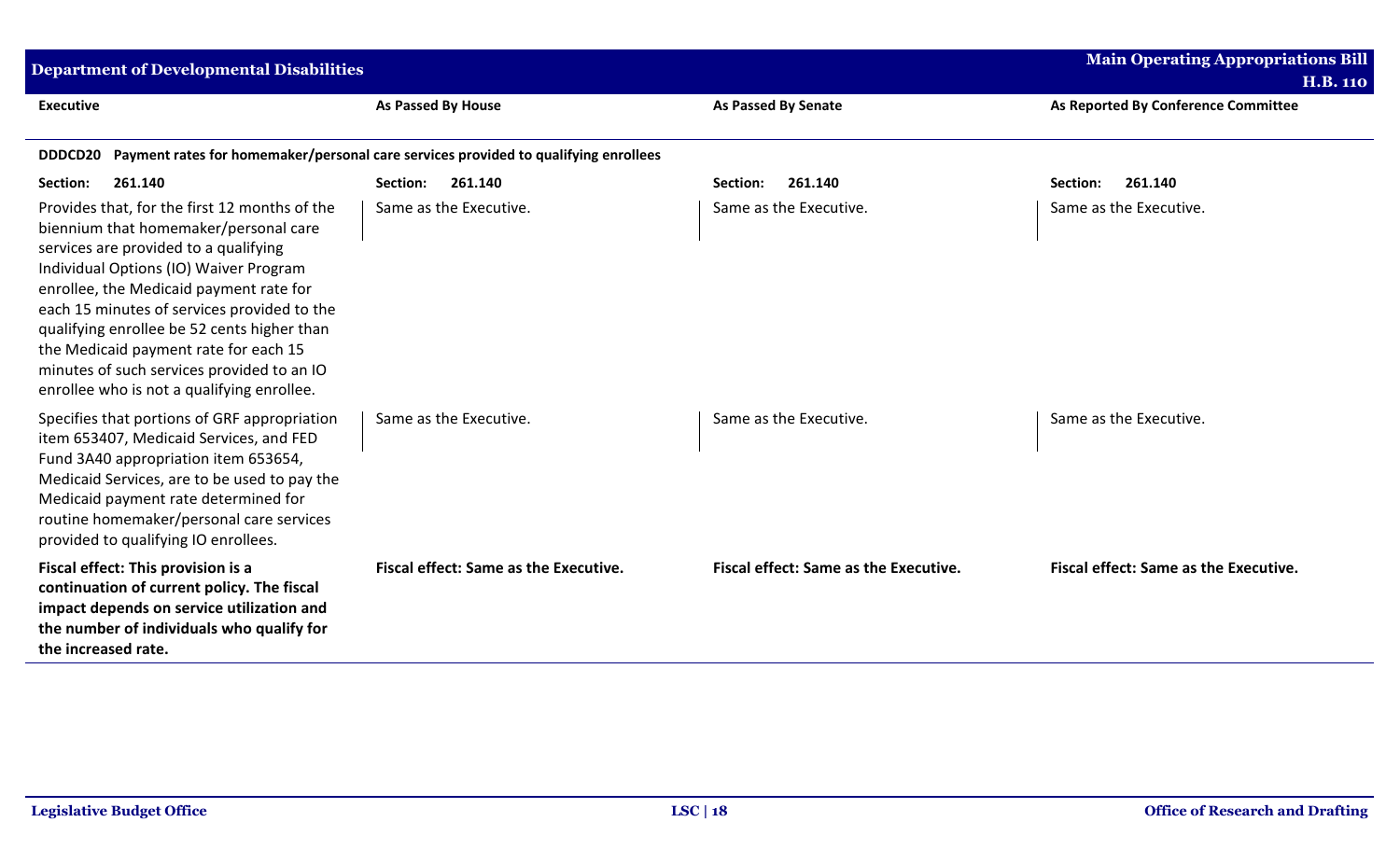| <b>Department of Developmental Disabilities</b>            |                                                                                                                                                                                                                                                                                                                                                                                                                                     |                                                                                                                                                                                                                                                                                                                                                                                                                                  | <b>Main Operating Appropriations Bill</b><br><b>H.B. 110</b> |
|------------------------------------------------------------|-------------------------------------------------------------------------------------------------------------------------------------------------------------------------------------------------------------------------------------------------------------------------------------------------------------------------------------------------------------------------------------------------------------------------------------|----------------------------------------------------------------------------------------------------------------------------------------------------------------------------------------------------------------------------------------------------------------------------------------------------------------------------------------------------------------------------------------------------------------------------------|--------------------------------------------------------------|
| <b>Executive</b>                                           | <b>As Passed By House</b>                                                                                                                                                                                                                                                                                                                                                                                                           | <b>As Passed By Senate</b>                                                                                                                                                                                                                                                                                                                                                                                                       | As Reported By Conference Committee                          |
| <b>Payment rates for waiver services</b><br><b>DDDCD23</b> |                                                                                                                                                                                                                                                                                                                                                                                                                                     |                                                                                                                                                                                                                                                                                                                                                                                                                                  |                                                              |
|                                                            | 261.170<br>Section:                                                                                                                                                                                                                                                                                                                                                                                                                 | 261.170<br>Section:                                                                                                                                                                                                                                                                                                                                                                                                              | 261.170<br>Section:                                          |
| No provision.                                              | Requires ODODD to use \$5,000,000 in each<br>fiscal year to increase the payment rates<br>during FY 2022 and FY 2023 for home and<br>community-based services waiver adult day<br>care services provided by Medicaid-funded<br>and state-funded providers.                                                                                                                                                                          | Replaces the House provision with a<br>provision that increases the payment rate<br>for adult day and residential services<br>provided under a ODODD-administered<br>waiver in FY 2022 by 2% over the rates in<br>effect on June 30, 2021 and in FY 2023 by<br>2% over the rates in effect on June 30, 2022.                                                                                                                     | Same as the Senate.                                          |
| No provision.                                              | Requires ODODD to establish a methodology<br>for calculating the rate increase.                                                                                                                                                                                                                                                                                                                                                     | No provision.                                                                                                                                                                                                                                                                                                                                                                                                                    | No provision.                                                |
|                                                            | Fiscal effect: The bill appropriates a total of<br>\$5.0 million in each fiscal year for this<br>purpose. Of this amount, about \$1.7 million<br>in FY 2022 and \$1.8 million in FY 2023 is<br>appropriated in GRF line item 653407,<br><b>Medicaid Services. The remaining</b><br>approximate \$3.3 million in FY 2022 and<br>\$3.2 million in FY 2023 is appropriated in<br>FED Fund 3A40 line item 654654, Medicaid<br>Services. | <b>Fiscal effect: The bill increases</b><br>appropriations by \$42,100,000 in FY 2022<br>and \$85,042,000 in FY 2023. Of these<br>amounts, \$14,481,767 in FY 2022 and<br>\$30,586,333 in FY 2023 is appropriated in<br>GRF line item 653407, Medicaid Services.<br>The remaining amounts of \$27,618,233 in<br>FY 2022 and \$54,455,667 in FY 2023 are<br>appropriated in FED Fund 3A40 line item<br>654654, Medicaid Services. | Fiscal effect: Same as the Senate.                           |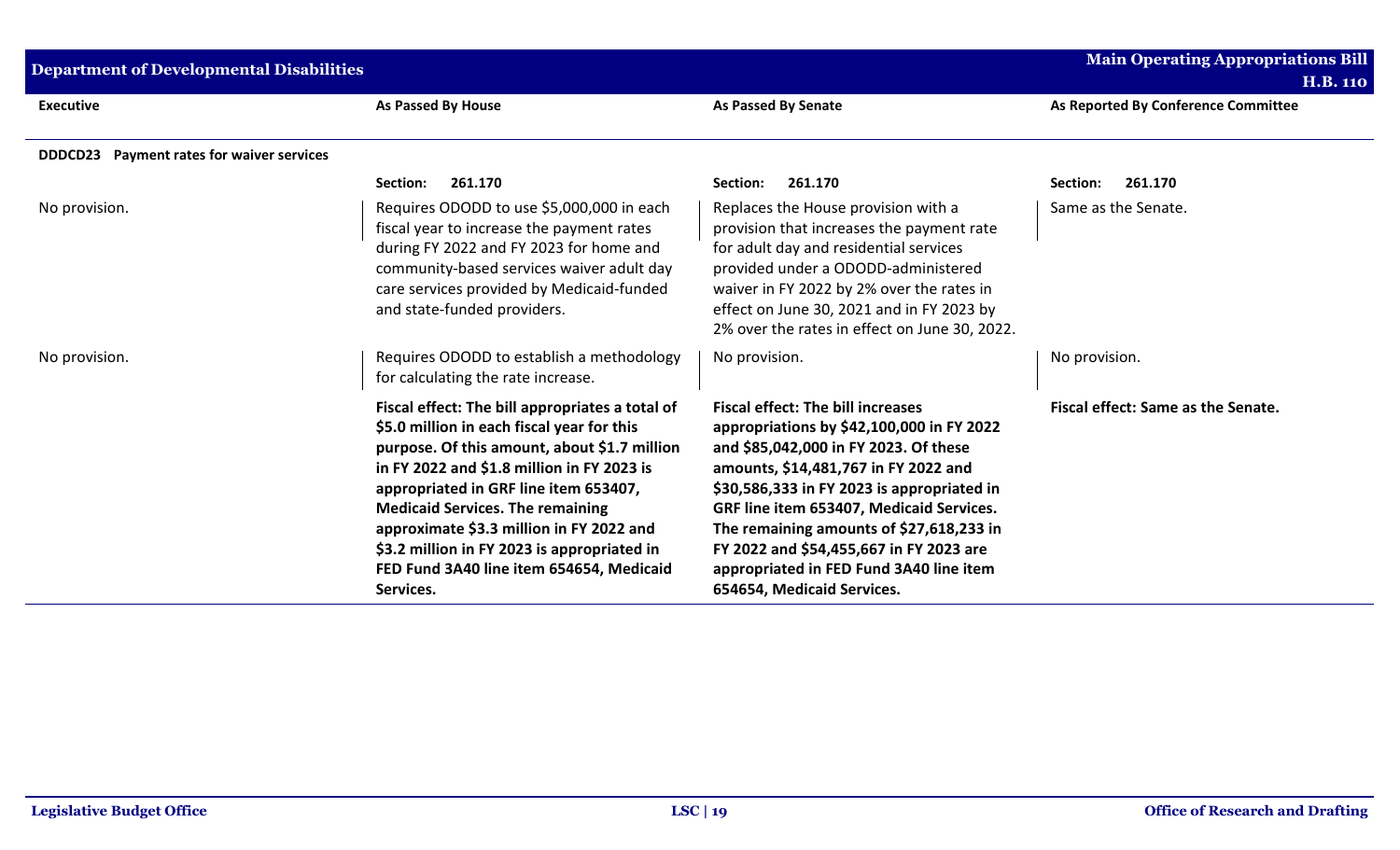| <b>Department of Developmental Disabilities</b> |                    |                                                                                                                                                                                                                                                                                                                                                                                                                                                                                                                                                                                                                               | <b>Main Operating Appropriations Bill</b> |
|-------------------------------------------------|--------------------|-------------------------------------------------------------------------------------------------------------------------------------------------------------------------------------------------------------------------------------------------------------------------------------------------------------------------------------------------------------------------------------------------------------------------------------------------------------------------------------------------------------------------------------------------------------------------------------------------------------------------------|-------------------------------------------|
|                                                 |                    |                                                                                                                                                                                                                                                                                                                                                                                                                                                                                                                                                                                                                               | <b>H.B. 110</b>                           |
| <b>Executive</b>                                | As Passed By House | As Passed By Senate                                                                                                                                                                                                                                                                                                                                                                                                                                                                                                                                                                                                           | As Reported By Conference Committee       |
|                                                 |                    |                                                                                                                                                                                                                                                                                                                                                                                                                                                                                                                                                                                                                               |                                           |
| DDDCD28 DD-administered waiver slots            |                    |                                                                                                                                                                                                                                                                                                                                                                                                                                                                                                                                                                                                                               |                                           |
|                                                 |                    | 261.180<br>Section:                                                                                                                                                                                                                                                                                                                                                                                                                                                                                                                                                                                                           |                                           |
| No provision.                                   | No provision.      | Prohibits, during FY 2022 and FY 2023,<br>ODODD from using funds appropriated in<br>GRF appropriation item 653407, Medicaid<br>Services, DPF Fund 5GE0 appropriation item<br>653606, ICF/IID and Waiver Match, DPF<br>Fund 5210 appropriation item 653624,<br>County Board Waiver Match, or FED<br>appropriation item 653654, Medicaid<br>Services, to reserve a portion of the total<br>number of DD-administered waivers to give<br>preference to people living in intermediate<br>care facilities for individuals with intellectual<br>disabilities and authorizes the funds to be<br>used for any DD-administered waiver. | No provision.                             |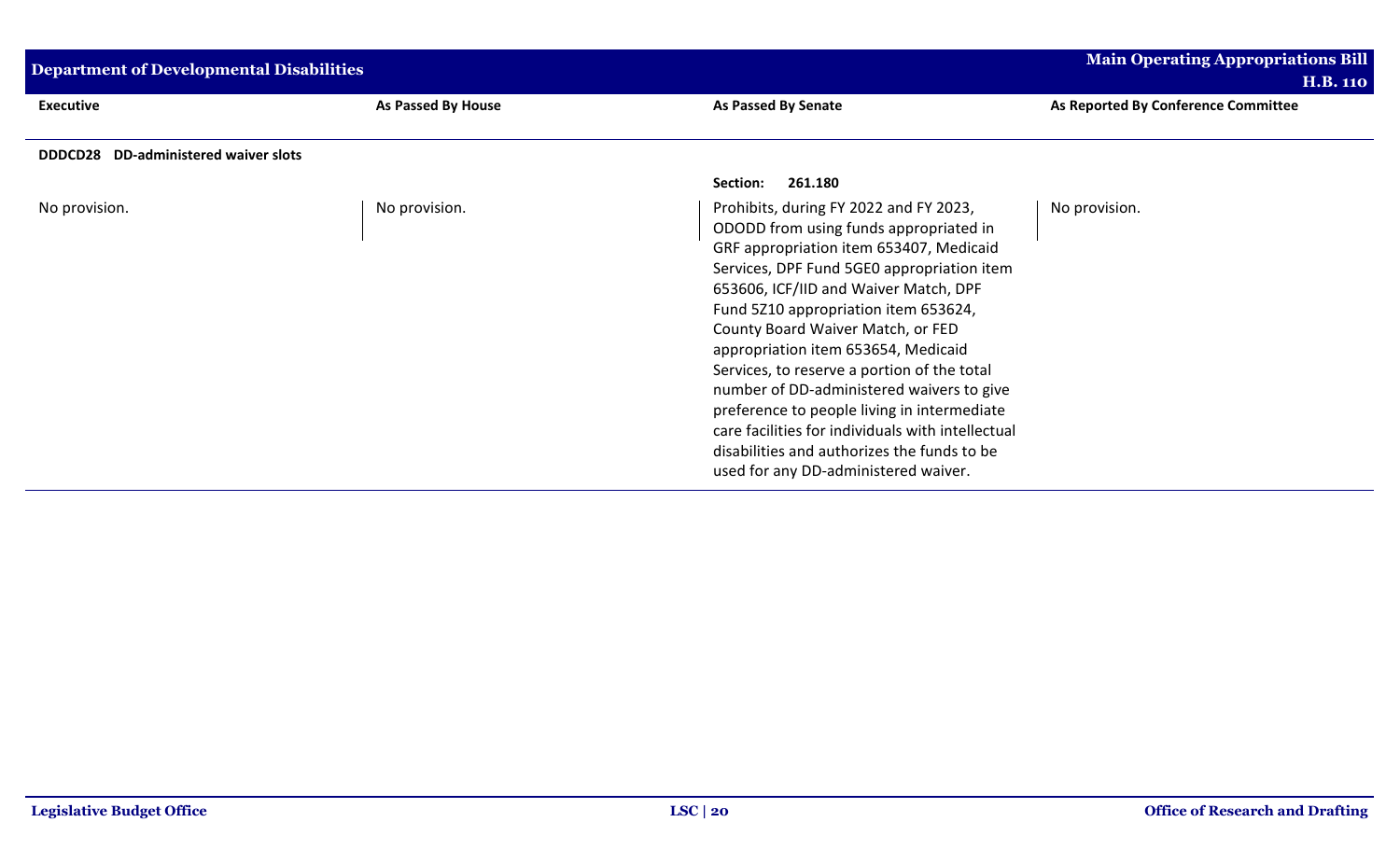| <b>Main Operating Appropriations Bill</b><br><b>Department of Developmental Disabilities</b>                                                                                                                                                                                                                                                                           |                        |                                                                                                                                                                                                                                                                                    |                                                                                                              |
|------------------------------------------------------------------------------------------------------------------------------------------------------------------------------------------------------------------------------------------------------------------------------------------------------------------------------------------------------------------------|------------------------|------------------------------------------------------------------------------------------------------------------------------------------------------------------------------------------------------------------------------------------------------------------------------------|--------------------------------------------------------------------------------------------------------------|
| <b>Executive</b>                                                                                                                                                                                                                                                                                                                                                       | As Passed By House     | As Passed By Senate                                                                                                                                                                                                                                                                | <b>H.B. 110</b><br>As Reported By Conference Committee                                                       |
| <b>OBMCD41</b> Cash transfers and abolishment of funds                                                                                                                                                                                                                                                                                                                 |                        |                                                                                                                                                                                                                                                                                    |                                                                                                              |
| Section:<br>516.10                                                                                                                                                                                                                                                                                                                                                     | 516.10<br>Section:     | 516.10<br>Section:                                                                                                                                                                                                                                                                 | 516.10<br>Section:                                                                                           |
| For purposes of abolishing various funds<br>that are no longer needed, authorizes the<br>Director of OBM to carry out necessary<br>accounting procedures, including<br>transferring the remaining cash balances<br>from the funds that are to be abolished,<br>canceling existing encumbrances, and<br>reestablishing those encumbrances against<br>appropriate funds. | Same as the Executive. | Same as the Executive.                                                                                                                                                                                                                                                             | Same as the Executive.                                                                                       |
| Lists the funds to be abolished, including<br>funds used by: the Attorney General's Office,<br>the Department of Natural Resources, the<br>Department of Public Safety, the<br>Department of Education, and the<br>Department of Medicaid.                                                                                                                             | Same as the Executive. | Same as the Executive, but adds the<br>OhioCorps Fund (Fund 5UK0), used by the<br>Department of Higher Education, and the<br>System Transformation Supports Fund (Fund<br>5QM0), used by the Department of<br>Developmental Disabilities, to the list of<br>funds to be abolished. | Same as the Senate, but removes the<br>OhioCorps Fund (Fund 5UK0) from the list of<br>funds to be abolished. |